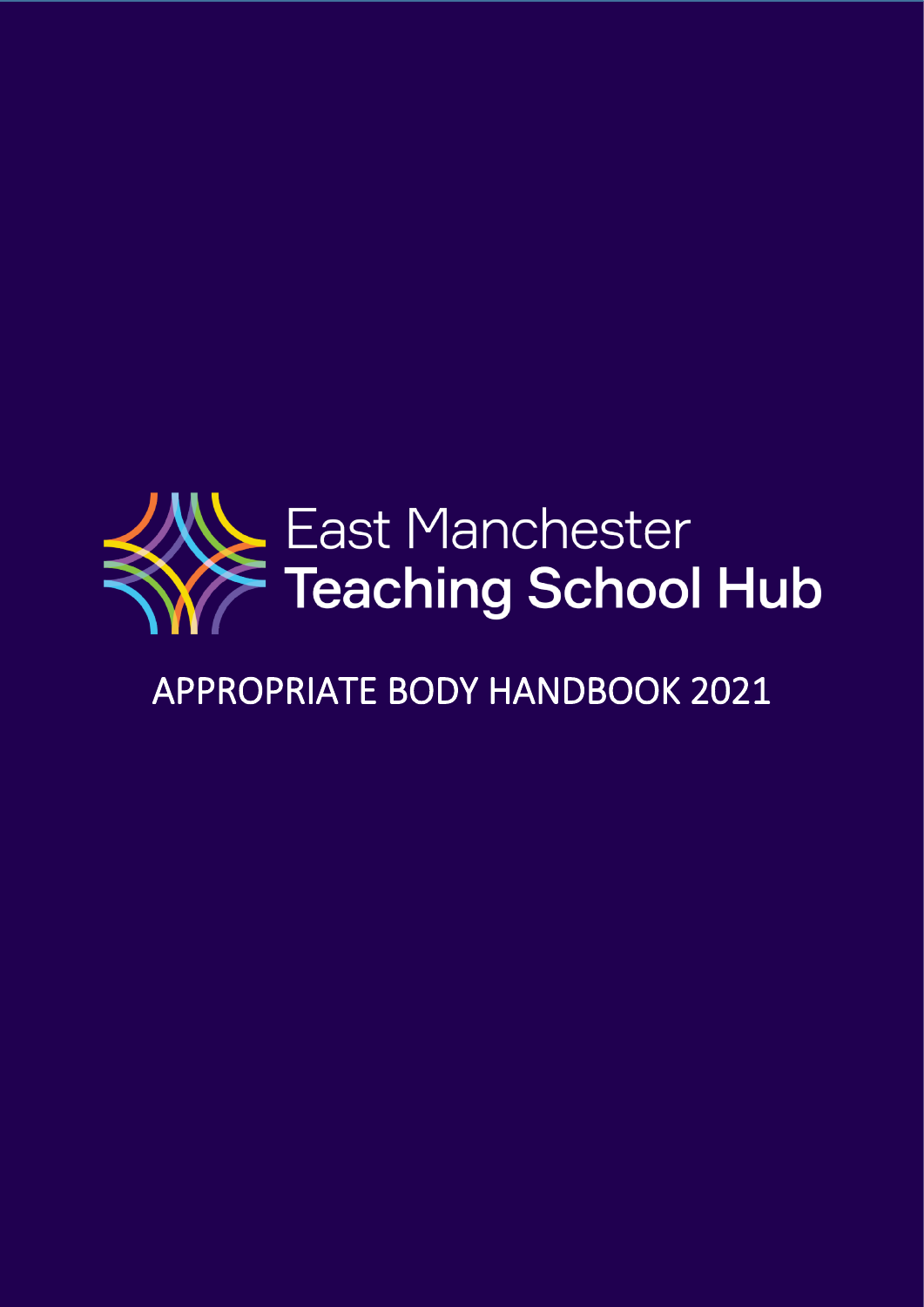# Contents

| Process where a the headteacher recommends that an ECT has failed to satisfactorily complete the induction |  |
|------------------------------------------------------------------------------------------------------------|--|
|                                                                                                            |  |
| $\bullet$                                                                                                  |  |
| $\bullet$                                                                                                  |  |
|                                                                                                            |  |
|                                                                                                            |  |
|                                                                                                            |  |
|                                                                                                            |  |
|                                                                                                            |  |
|                                                                                                            |  |
|                                                                                                            |  |
|                                                                                                            |  |

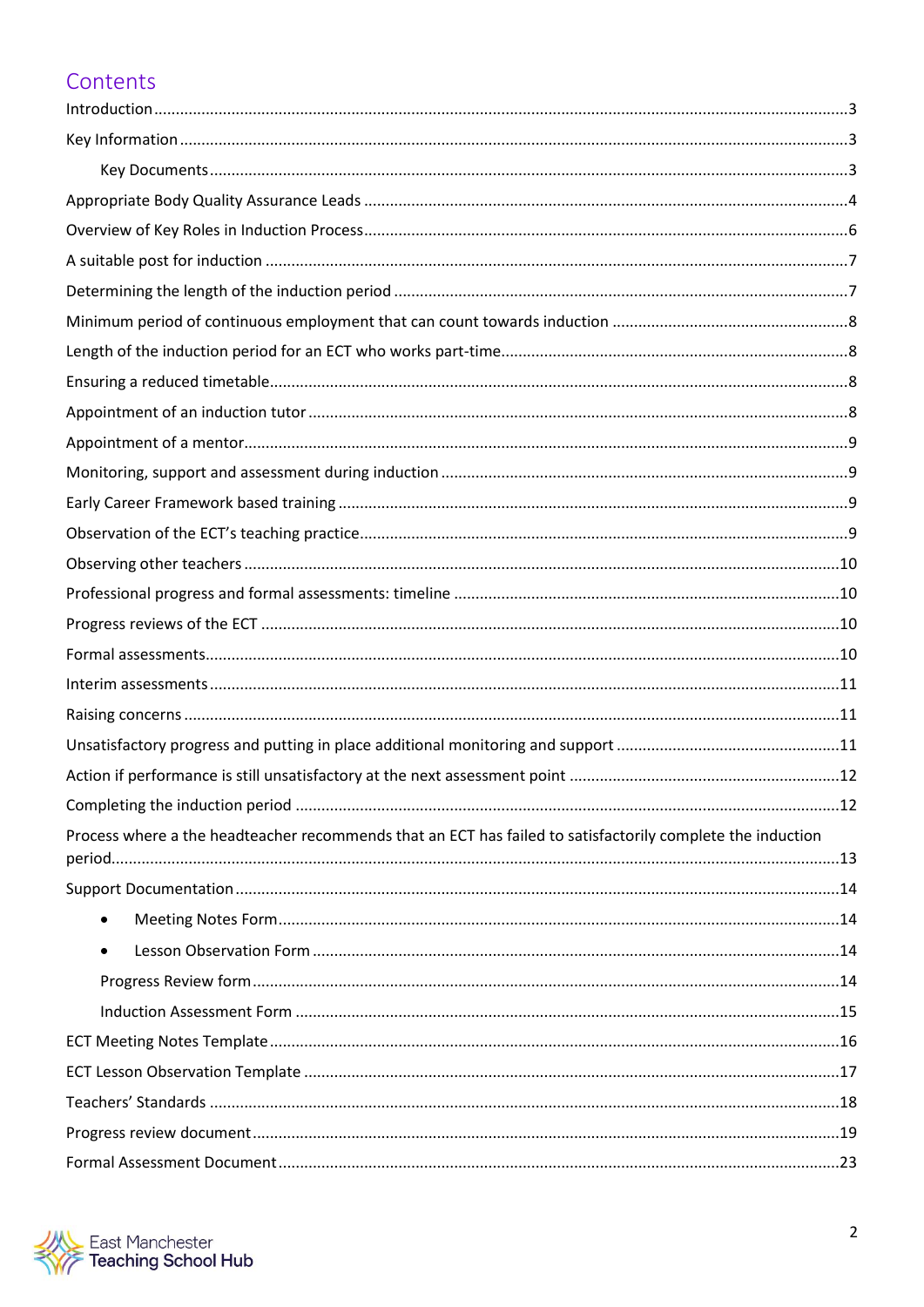## <span id="page-2-0"></span>Introduction

Welcome to East Manchester Teaching School Hub Appropriate Body.

All qualified teachers who are employed in a relevant school in England must, by law, have completed an induction period satisfactorily, subject to specified exceptions.

Statutory induction is the bridge between initial teacher training and a career in teaching. It combines a structured programme of development, support, and professional dialogue, with monitoring and an assessment of performance against the Teachers' Standards. For early career teachers (ECTs) commencing induction from September 2021, the induction must be underpinned by the Early Career Framework (ECF).

The Teachers' Standards will be used to assess an ECT's performance during, and at the end of their induction period. The decision about whether an ECT's performance against the relevant standards is satisfactory upon completion of induction should take into account the ECT's work context and what can reasonably be expected of an ECT by the end of their induction period within the framework of the standards.

Judgements should reflect the expectation that ECTs have effectively consolidated their initial teacher training and demonstrated their ability to meet the Teachers' Standards consistently over a sustained period in their practice. The ECF is not and should not be used as an assessment tool.

## <span id="page-2-1"></span>Key Information

**Appropriate Body:** East Manchester Teaching School Hub

**Appropriate Body Lead**: Katie Dallender

**Website**: [www.eastmanchesterteachingub.com](http://www.eastmanchesterteachingub.com/)

The administrative contact for all ECT matters at the East Manchester Teaching School Hub, through whom Katie Dallender, and all AB QA leads may be contacted is:

**Teaching School Hub Relationship Manager:** Rebekah Robinson

**Email**: [ecf@e](mailto:ecf@)astmanchesterteachinghub.com **Telephone**: 0161 624 1484

**ECT Manager Website**:<https://eastmanchestertsh.ectmanager.com/login.aspx>

## <span id="page-2-2"></span>Key Documents

**Statutory Guidance for Induction, from September 2021:** 

[https://assets.publishing.service.gov.uk/government/uploads/system/uploads/attachment\\_data/file/97](https://assets.publishing.service.gov.uk/government/uploads/system/uploads/attachment_data/file/972316/Statutory_Induction_Guidance_2021_final__002_____1___1_.pdf) 2316/Statutory Induction Guidance 2021 final 002 1 1 .pdf

**Statutory Guidance for Induction, prior to September 2021:** 

[https://assets.publishing.service.gov.uk/government/uploads/system/uploads/attachment\\_data/file/92](https://assets.publishing.service.gov.uk/government/uploads/system/uploads/attachment_data/file/923070/Statutory_Induction_Guidance_2019.pdf) [3070/Statutory\\_Induction\\_Guidance\\_2019.pdf](https://assets.publishing.service.gov.uk/government/uploads/system/uploads/attachment_data/file/923070/Statutory_Induction_Guidance_2019.pdf)

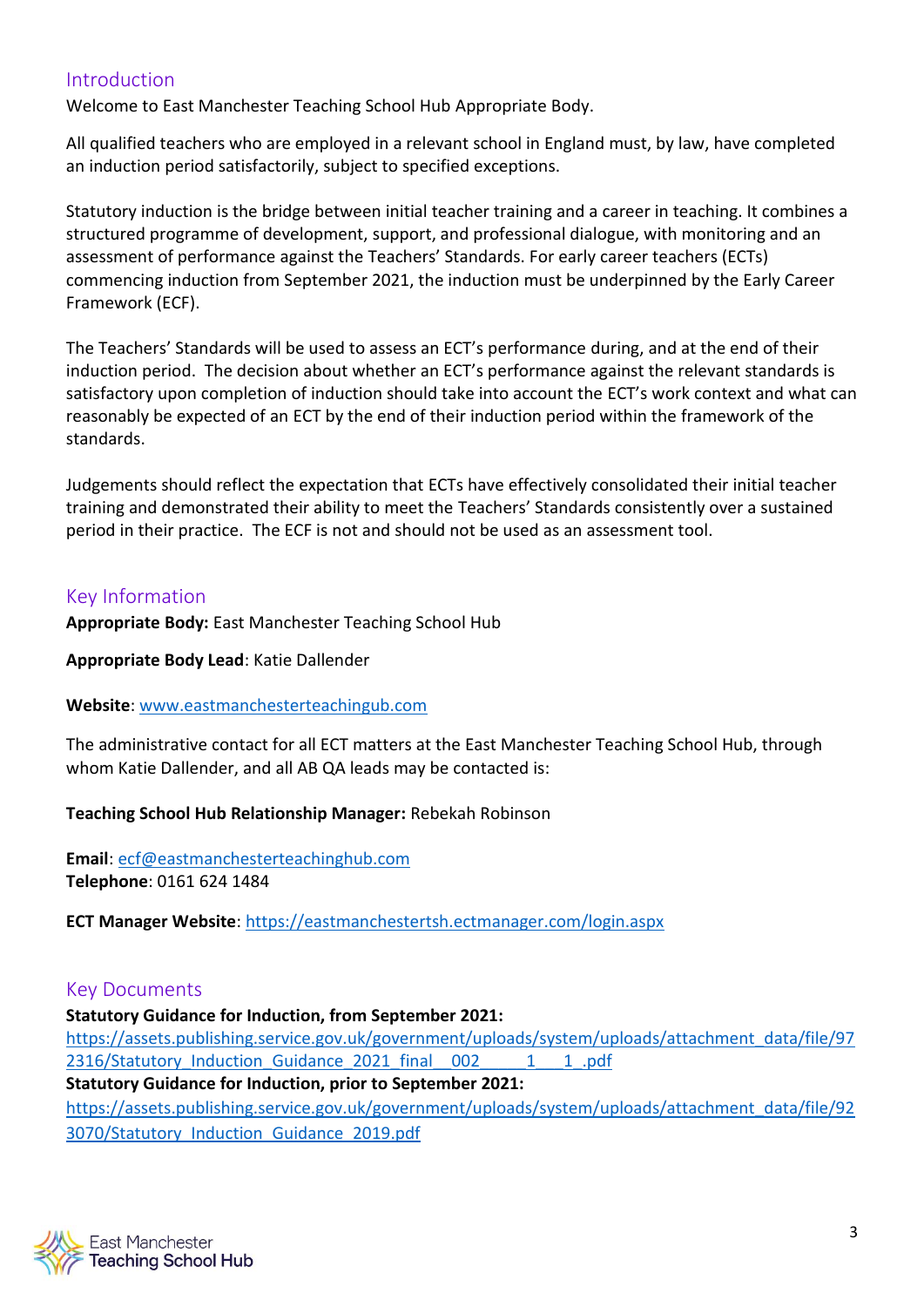# <span id="page-3-0"></span>Appropriate Body Quality Assurance Leads

| <b>Emily Beach</b>        | I am the Director of the Outstanding Huddersfield Horizon SCITT, the ECF Lead Principal for<br>South Pennine Academies and the External Moderator for two ITE Providers.<br>I have worked for the Trust's Academy Effectiveness Team, conducting on site evaluations<br>across our Academies and facilitating the NPQs and NQT training. I am a member of the<br>Local Academy Board of three Oldham Primaries and I sit on the LAB's Standards<br>Committee, as-well as being the Safeguarding and SEMH Lead.<br>Previous to this, I have been the strategic lead of ITE within a Teaching School Alliance, held<br>leadership responsibilities across a number of English departments and I have been an<br>Advanced Skills Teacher for whole school Teaching and Learning.<br>What lies at the heart of every career choice that I make, is the opportunity to train, support<br>and empower colleagues (particularly early teachers), whilst continuing to be a lifelong<br>learner myself. Ultimately, I am fully committed to high quality professional development so<br>that as a sector, we have the knowledge, understanding and ability to improve pupil<br>outcomes and make a difference to the lives of the children within our care. |
|---------------------------|-----------------------------------------------------------------------------------------------------------------------------------------------------------------------------------------------------------------------------------------------------------------------------------------------------------------------------------------------------------------------------------------------------------------------------------------------------------------------------------------------------------------------------------------------------------------------------------------------------------------------------------------------------------------------------------------------------------------------------------------------------------------------------------------------------------------------------------------------------------------------------------------------------------------------------------------------------------------------------------------------------------------------------------------------------------------------------------------------------------------------------------------------------------------------------------------------------------------------------------------------------|
| Jo Conway                 | I have been a Headteacher in Oldham for nearly twenty years. I have experience of working<br>across schools in Oldham and Greater Manchester as a specialist Leader in Education. One<br>of my core principles is to always give back to the profession.<br>I have done this throughout my career. As a Specialist Leader in Education I have supported<br>Leaders at all levels across various schools in Greater Manchester.<br>I have worked with Aspirant Leaders and Mentored new Headteachers.<br>By supporting others at all levels whether they be at the start of their career or experienced<br>leaders I gain as much myself from the experience as I believe I give to those I'm supporting.<br>I have facilitated training for Newly qualified Teachers and acted as an Induction Tutor and<br>mentor for over 15 years. During this time, I have worked alongside Teachers and their<br>mentors to help support them through the NQT process. I also have experience of working<br>with ITT students and those as part of the School Direct programme and Teach First.                                                                                                                                                                |
| <b>Mark Couper-Barton</b> | I am Headteacher at Mayfield Primary School and member of the SCITT Executive Board. I<br>am fully committed to working closely with the SCITT and all aspects of ITT/ ECT, including<br>mentoring, induction and quality assurance. I am a member of Oldham LA's Fair Access<br>Panel and previously a member of Oldham's School to School Support Hub. Previously I<br>worked at St Andrew's Primary School in Levenshulme, on a one-year leadership<br>secondment as Deputy Headteacher. I spent 16 years at Horton Mill Primary School in<br>Oldham, 12 of those as Deputy Headteacher, and I was fortunate to be involved in ITT as<br>mentor, induction tutor and ITT lead, working with several HE providers. I have previously<br>collaborated with schools on Local Authority projects around Assessment, Yr6/7 Transition<br>and Speaking and Listening. I have presented with colleagues on 'Barriers to family<br>engagement' at the Local Government Offices for an NFER research project and have<br>significant experience teaching across various classes, specifically in Upper Key Stage Two.                                                                                                                                     |
| <b>Alison Edwards</b>     | I am an Assistant Head at Alder Community High School. I joined Alder in 2001 as Head of<br>Science after starting my teaching career in West Sussex in 1992. My current responsibilities<br>include, lead for the Excellence Team (teaching and learning and curriculum), staff<br>development, ECT Induction tutor, oversight for ITT and, chemistry teacher.                                                                                                                                                                                                                                                                                                                                                                                                                                                                                                                                                                                                                                                                                                                                                                                                                                                                                     |
| Adelle Greenwood          | I am Deputy Headteacher at North Chadderton School and take strategic responsibility for<br>all aspects of Key Stage 5 Education, Professional Practice and Professional Growth. I am<br>also the strategic support for Safeguarding across the Oak Trust. During my professional<br>career, I have gained a wealth of experience of working closely with trainee teachers and<br>ECTs and I currently lead and oversee the programme of continued professional<br>development for all staff at North Chadderton School. I have an SLE accreditation in ITE,<br>meaning I am able to work closely with partnership secondary schools to ensure we offer<br>the very best training opportunities and teaching support for our early career teachers.                                                                                                                                                                                                                                                                                                                                                                                                                                                                                                 |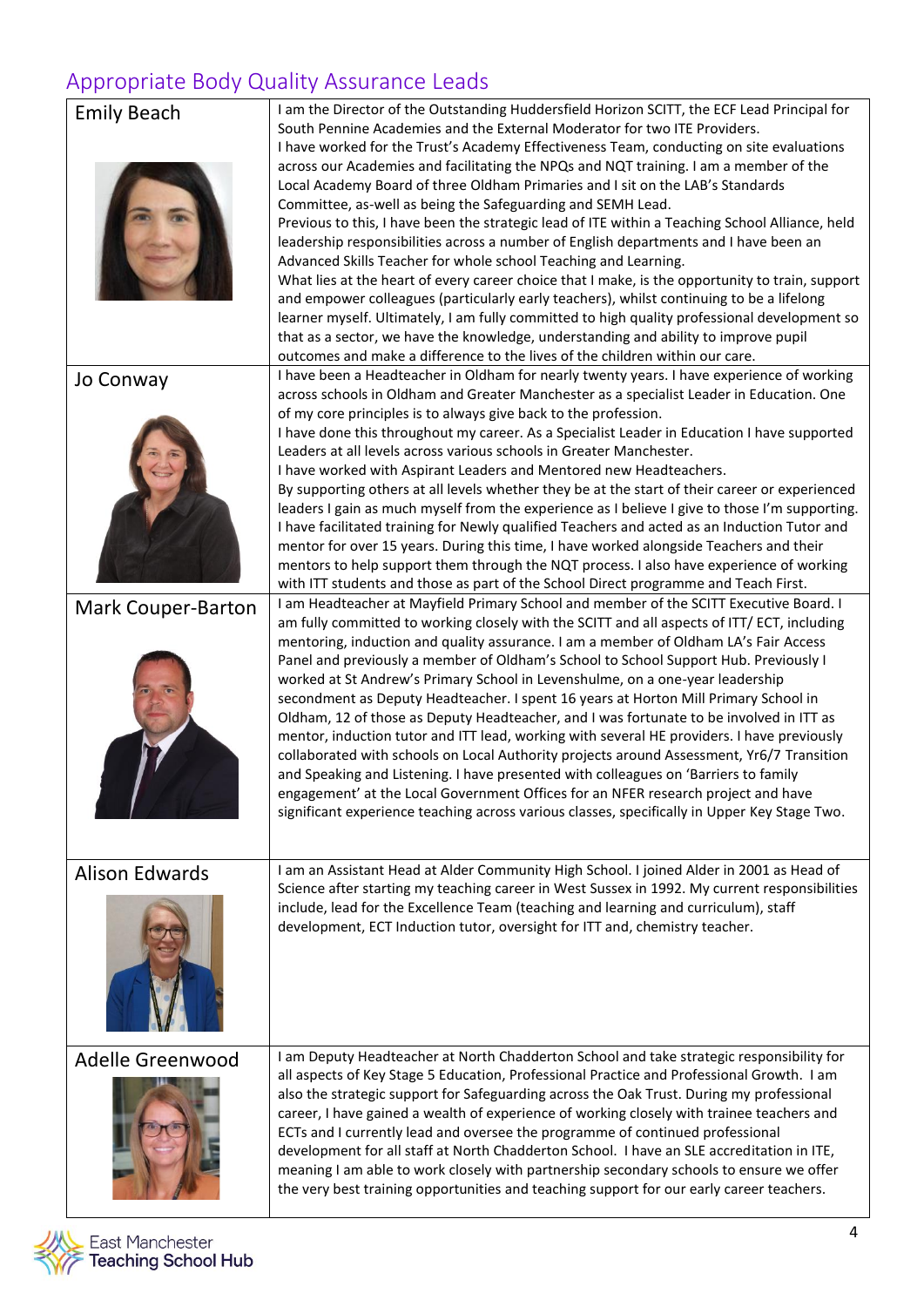| Meghann Kirkham   | I am Director of Curriculum and Pedagogy (ITE and ECF) at the Manchester Nexus SCITT and<br>the East Manchester Teaching School Hub. I have been an English teacher since 2008 and<br>been involved in middle and senior leadership from Director of English and Literacy to<br>leading the development of middle leaders. I have mentored Early Career Teachers across<br>my career and more recently been involved in the recruitment, training, quality assurance<br>and assessment of ITE trainee teachers. Additionally, I work across all the SCITT partnership<br>schools in mentor development and facilitate the Early Career Framework to cluster groups<br>of both mentors and ECTs.                                                                                     |
|-------------------|-------------------------------------------------------------------------------------------------------------------------------------------------------------------------------------------------------------------------------------------------------------------------------------------------------------------------------------------------------------------------------------------------------------------------------------------------------------------------------------------------------------------------------------------------------------------------------------------------------------------------------------------------------------------------------------------------------------------------------------------------------------------------------------|
| Liz O'Shaugnessey | I am the Executive Director for Training and Development across New Bridge Multi Academy<br>Trust Oldham. I previously taught in Primary Schools across Trafford Local Authority before<br>moving to Tameside to lead the everyone learning@ Teaching School Alliance. I continue to<br>lead the School Direct Partnership and up until July 2021, the Appropriate Body. I have<br>worked alongside Leaders across all phases of Education. More recently facilitating Early<br>Career Teacher and Mentor development sessions as part of the Early Roll out of the Early<br>Career Framework in partnership with UCL Institute of Education and the Oldham Research<br>School.                                                                                                     |
| Katz Schlindwein  | I am Head of Altius Teacher Training and lead Induction Tutor at the Laurus Trust.<br>Throughout my career as a maths teacher and Head of Maths I have been privileged to work<br>with teachers during their training year and in their early career, designing and delivering<br>training and induction programmes.<br>As part of my role at Altius I led the Appropriate Body service, working with a number of<br>schools on quality assurance.                                                                                                                                                                                                                                                                                                                                  |
| Natasha Stokes    | I am Vice Principal at Moor End Academy, leading on learning and teaching; professional<br>development; and data and outcomes. High-quality professional development and<br>induction is something that I am incredibly passionate about, and I have worked with<br>trainee and early career teachers in various capacities. In my current role, I promote the<br>use of academic research to inform pedagogy and practice and aim to develop reflective<br>practitioners who can evaluate their craft and use this to flourish. I'm excited to be working<br>strategically with the East Manchester Teaching School Hub Appropriate Body, ensuring that<br>the next generation of teachers are fully equipped to provide our young people with the<br>education that they deserve. |

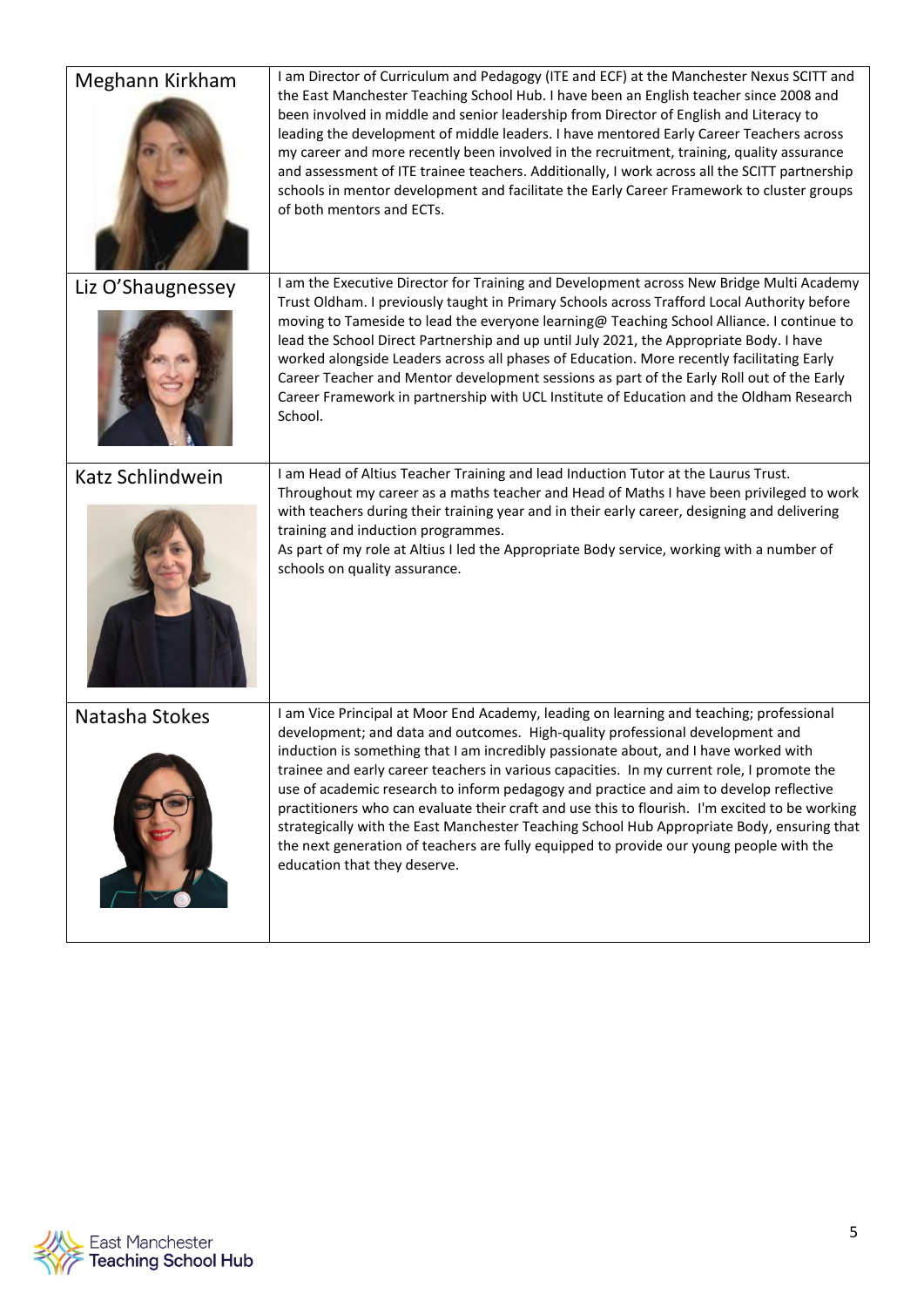# <span id="page-5-0"></span>Overview of Key Roles in Induction Process



| <b>Early Career Teacher</b>              | <b>Headteacher</b>                         |
|------------------------------------------|--------------------------------------------|
| Engage with the Early Career Framework   | Observe ECT teaching                       |
| Continue to work towards, and ultimately | Read, agree, and sign off progress reviews |
| meet, the Teachers' Standards            | and assessments                            |

| <b>Mentor</b>                               | <b>Induction Tutor</b>                     |
|---------------------------------------------|--------------------------------------------|
| Participate in ECF mentor training          | Participate in AB induction tutor training |
| Weekly mentor meetings with ECT working     | Observe ECT teaching (formal)              |
| together through the ECF training materials |                                            |
| Observe ECT teaching and offer              | Complete progress reviews and              |
| developmental feedback (informal)           | assessments                                |
|                                             | Meet with ECT every half term              |

### **Lead Induction Tutor (where required)**

Co-ordinate and quality assure the work of the induction tutors

### **Appropriate Body**

Quality assure the induction process, including progress reviews and assessment Final decision on whether the ECT's performance against the Teachers' Standards is satisfactory or an extension is required

Provide schools and colleges with guidance, support and assistance

Full details of the roles and responsibilities of all involved in the induction process are outlined in the Statutory Guidance for Induction Documentation, section 5.

[https://assets.publishing.service.gov.uk/government/uploads/system/uploads/attachment\\_data/file/97](https://assets.publishing.service.gov.uk/government/uploads/system/uploads/attachment_data/file/972316/Statutory_Induction_Guidance_2021_final__002_____1___1_.pdf) 2316/Statutory Induction Guidance 2021 final 002 1 1 .pdf

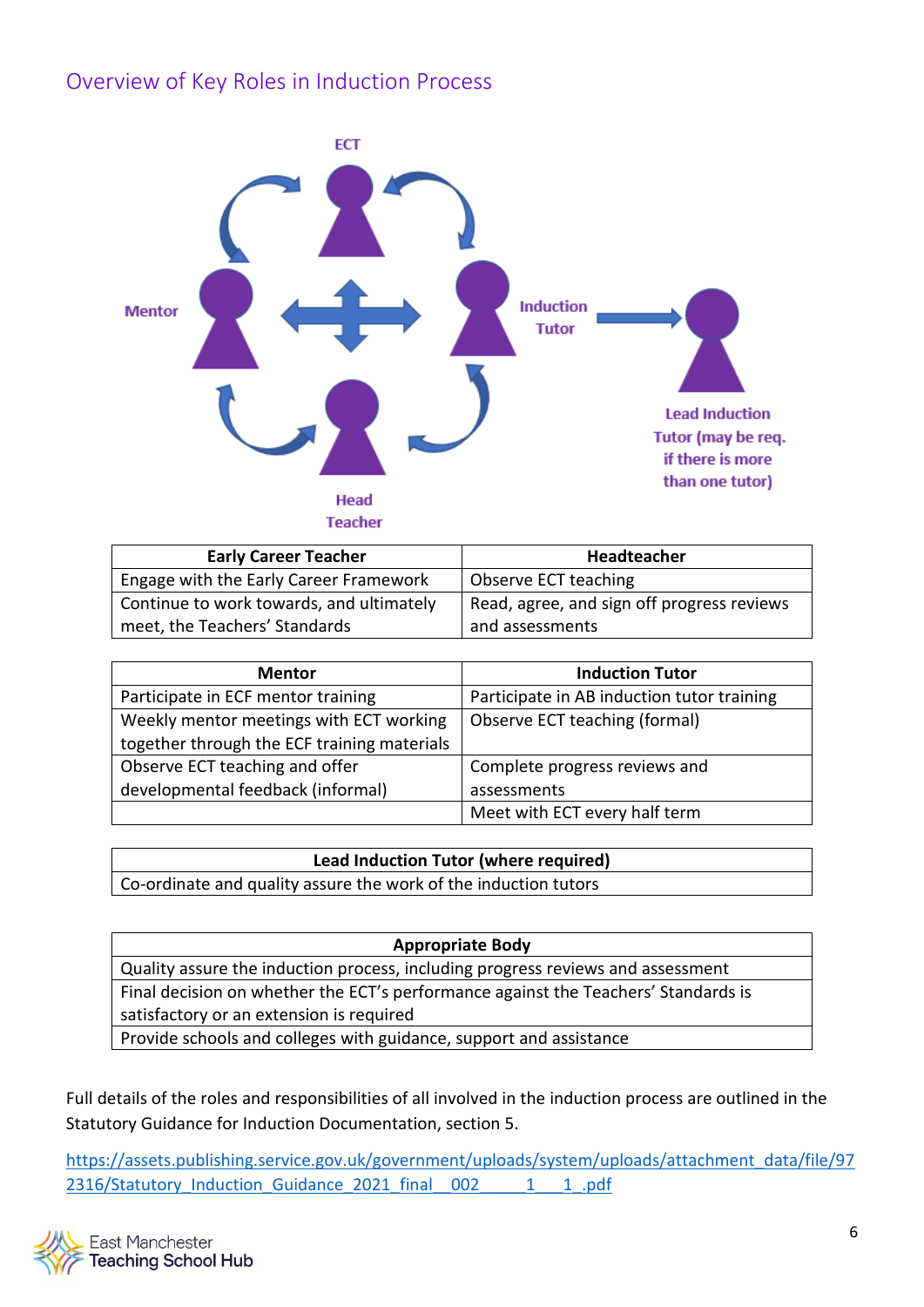# <span id="page-6-0"></span>A suitable post for induction

In order for the ECT to serve induction, the headteacher and appropriate body must first agree that the post is suitable for this purpose. The headteacher of the institution in which an ECT is serving an induction period, and the appropriate body, are jointly responsible for ensuring that the supervision and training of the ECT meets their development needs. The duties assigned to the ECT, and the conditions under which they work, should be such as to facilitate a fair and effective assessment of the ECT's conduct and efficiency as a teacher against the Teachers' Standards. In particular, a suitable post is expected to:

- have a headteacher in post to make a recommendation about whether the ECT's performance against the Teachers' Standards is satisfactory;
- have prior agreement with an appropriate body to act in this role to quality assure the induction process;
- provide the ECT with an ECF-based induction programme;
- provide the ECT with the necessary employment tasks, experience and support to enable them to demonstrate satisfactory performance against the Teachers' Standards throughout and by the end of the induction period;
- include the appointment of an induction tutor, who is expected to hold QTS;
- include the appointment of a designated mentor who is expected to hold QTS;
- provide the ECT with a reduced timetable to enable them to undertake activities in their induction programme;
- not make unreasonable demands upon the ECT;
- not normally demand teaching outside the age range and/or subject(s) for which the ECT has been employed to teach;
- not present the ECT, on a day-to-day basis, with discipline problems that are unreasonably demanding for the setting;
- involve the ECT regularly teaching the same class(es):
- involve similar planning, teaching and assessment processes to those in which other teachers working in similar substantive posts in the institution are engaged; and
- not involve additional non-teaching responsibilities without the provision of appropriate preparation and support.

In addition, the Governing Body must be satisfied that the institution has the capacity to support the ECT and that the headteacher is fulfilling their responsibilities.

# <span id="page-6-1"></span>Determining the length of the induction period

From September 2021, the length of the induction period an ECT is required to serve, whether the teaching post in which they are doing so is part-time or full-time, is the full-time equivalent of two school years (6 terms). The appropriate body makes the final decision about the equivalence to two school years in cases where the ECT serves induction in more than one setting or in non-standard settings. In some exceptional circumstances, the length of an induction period may be reduced.

For teachers who have started and paused induction before September 2021, a one year induction can be completed by September 2023.

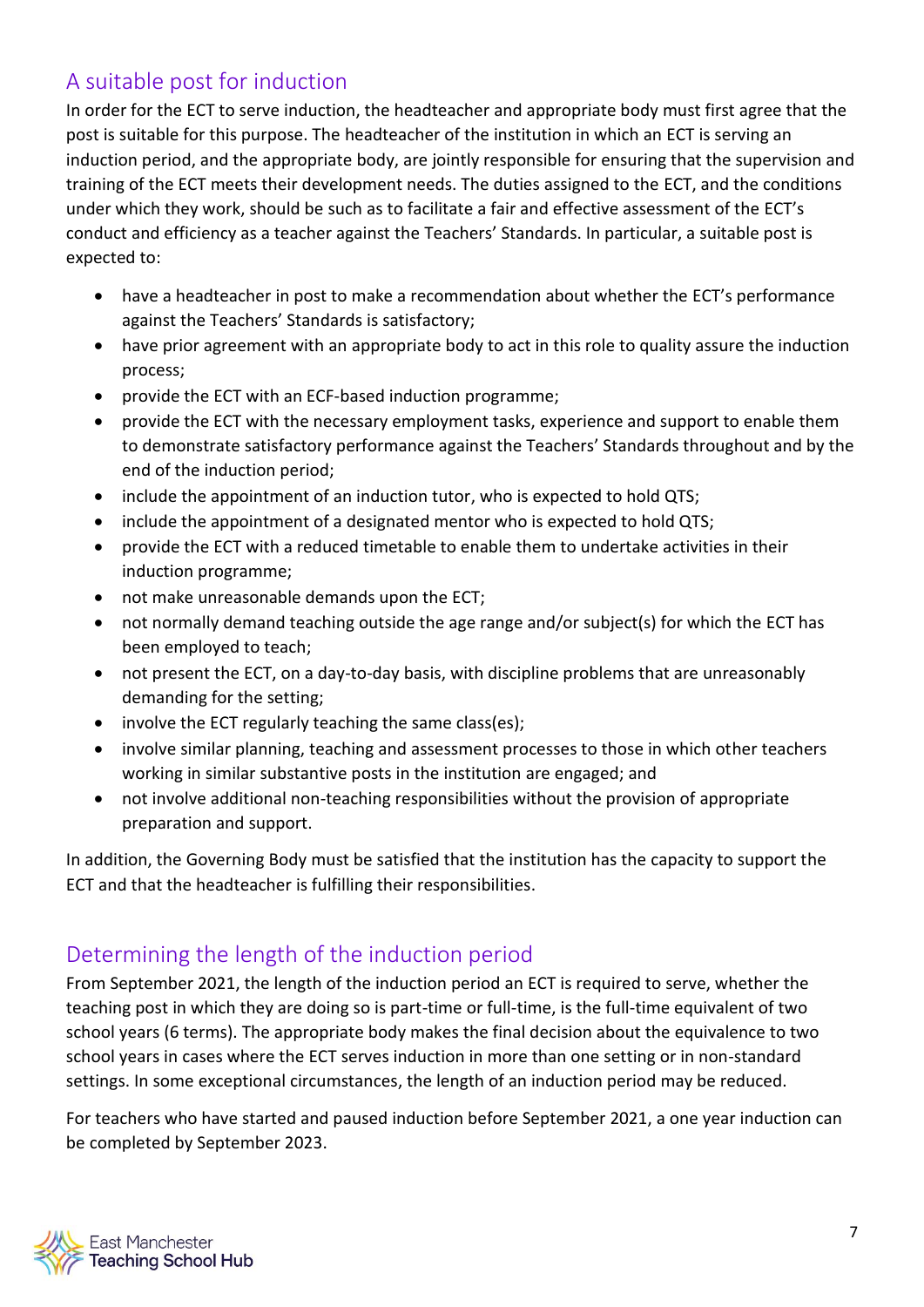## <span id="page-7-0"></span>Minimum period of continuous employment that can count towards induction

The minimum period of employment that can be counted towards completion of the induction period (for both full-time and part-time ECTs) is continuous employment equivalent to one term (based on an institution that operates three terms in a school year). This applies to both permanent and long-term supply teaching posts. This reflects the need for each ECT to work in a stable environment and receive a supported and pre-planned induction programme.

In addition, it is important that the ECT is in post long enough to be able to receive sufficient monitoring and feedback and prepare for a fair and reasonable assessment of their performance. It would be very difficult to do this against all of the Teachers' Standards over a period of less than one term.

Any periods of induction served under the Welsh induction regulations in Wales can count towards induction in England.

## <span id="page-7-1"></span>Length of the induction period for an ECT who works part-time

ECTs serving induction on a part-time basis at any point will need to serve the full-time equivalent (FTE) of two full school years (based on a school year of three terms). For examples, an ECT working part-time as a 0.5 FTE will need to serve induction for four school years.

In cases where part-time ECTs have completed a period covering but not equivalent to two full school years and can demonstrate that they meet the Teachers' Standards they may be able to have their induction period reduced in agreement with the ECT, headteacher, and appropriate body.

## <span id="page-7-2"></span>Ensuring a reduced timetable

The headteacher must ensure an ECT has a reduced timetable. In the first year (terms 1-3) of induction, an ECT must not teach more than 90% of the timetable of the school's existing teachers on the main pay range. In the second year (terms 4-6) of induction they must not teach more than 95%. This time off timetable should be used to specifically enable ECTs to undertake activities in their induction programme. This is in addition to the timetable reduction in respect of planning, preparation and assessment time (PPA) that all teachers receive.

## <span id="page-7-3"></span>Appointment of an induction tutor

The headteacher should identify a person to act as the ECT's induction tutor, to provide regular monitoring and support, and coordination of assessment. The induction tutor is expected to hold QTS and have the necessary skills and knowledge to work successfully in this role and be able to assess the ECT's progress against the Teachers' Standards. The induction tutor must be given sufficient time to carry out the role effectively and to meet the needs of the ECT. The induction tutor will need to be able to make rigorous and fair judgements about the ECT's progress in relation to the Teachers' Standards. They will need to be able to recognise when early action is needed in the case of an ECT who is experiencing difficulties. It may, in some circumstances, be appropriate for the headteacher to be the induction tutor. The induction tutor is a separate role to that of mentor.

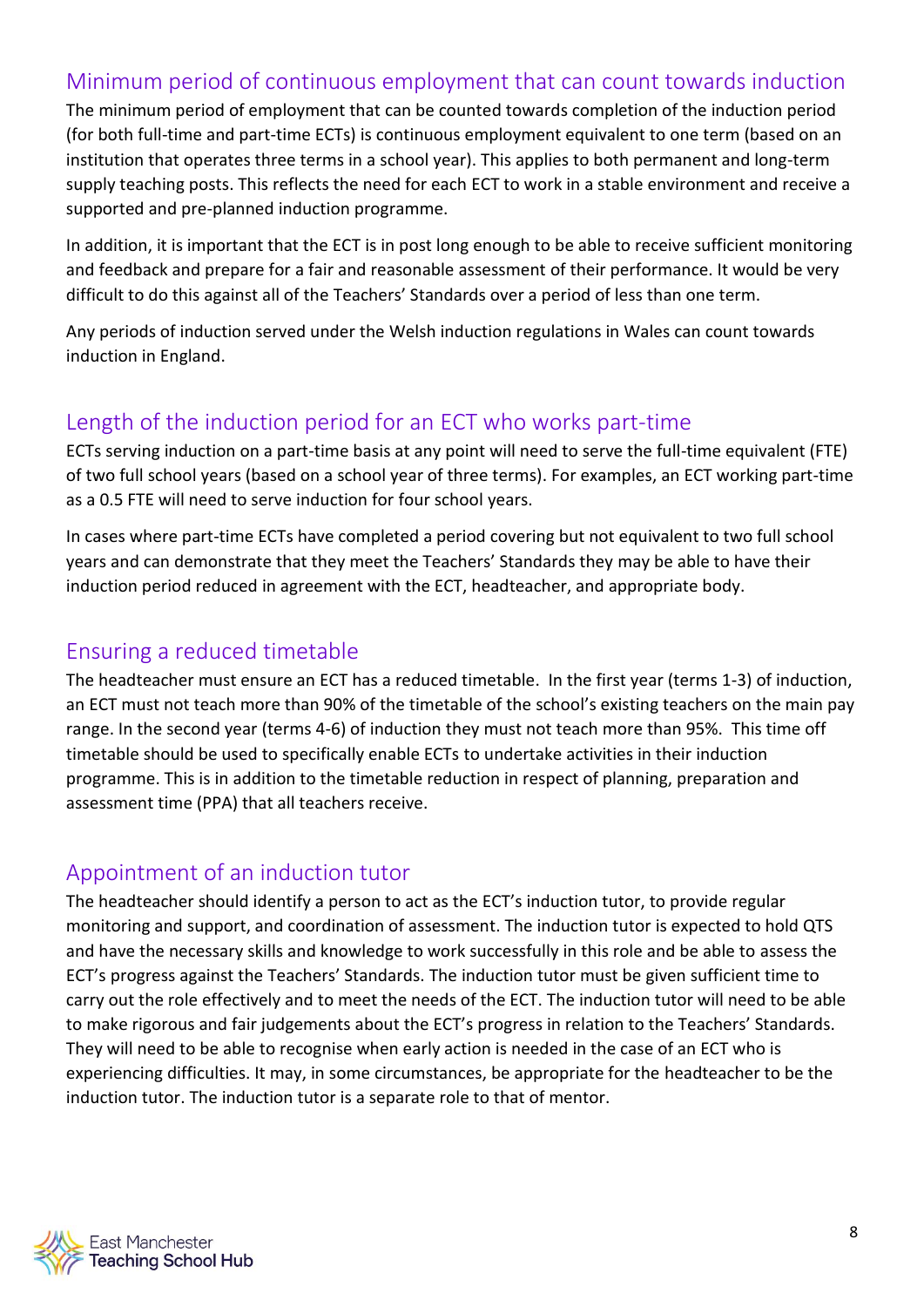# <span id="page-8-0"></span>Appointment of a mentor

The headteacher should identify a person to act as the ECT's mentor, to provide regular mentoring. The mentor is expected to hold QTS and have the necessary skills and knowledge to work successfully in this role. Mentoring is a very important element of the induction process and the mentor is expected to be given adequate time to carry out the role effectively and to meet the needs of the ECT. This includes attending regular mentoring sessions and mentor training where appropriate in line with the chosen route for the ECF.

The mentor and the induction tutor are two discrete roles with differing responsibilities, and it is expected that these roles should be held by different individuals. In exceptional circumstances it may be necessary for the headteacher to designate a single teacher to fulfil both roles, which may be the headteacher themselves. Where this is the case, the headteacher should ensure that the induction tutor understands that they are fulfilling two discrete roles and that adequate safeguards are put in place to ensure that the mentoring support offered to the ECT is not conflated with assessment of the ECT against the Teachers' Standards.

## <span id="page-8-1"></span>Monitoring, support and assessment during induction

A suitable monitoring and support programme must be put in place for the ECT, structured to meet their professional development needs (including the development needs of part-time ECTS). This is expected to include:

- a programme of training that supports the ECT to understand and apply the knowledge and skills set out in the Early Career Framework's evidence ('learn that') statements and practice ('learn how to') statements;
- regular one to one mentoring sessions from a designated mentor who is expected to hold QTS and has the time and ability to carry out the role effectively;
- support and guidance from a designated induction tutor who is expected to hold QTS and has the time and ability to carry out the role effectively;
- observation of the ECT's teaching with written feedback provided;
- professional reviews of progress conducted by the induction tutor to set and review development targets against the Teachers' Standards; and
- ECT's observation of experienced teachers either in the ECT's own institution or in another institution where effective practice has been identified.

# <span id="page-8-2"></span>Early Career Framework based training

The headteacher is expected to ensure that ECTs receive a programme of training that enables the ECT to understand and apply the knowledge and skills set out in each of the ECF evidence ('learn that') statements and practice ('learn how to') statements. Early Career Framework-based training is expected to be embedded as a central aspect of induction; it is not an additional training programme. The ECF is the framework that underpins the development of ECTs during induction, it is not an assessment tool.

# <span id="page-8-3"></span>Observation of the ECT's teaching practice

An ECT's teaching is expected to be observed at regular intervals throughout their induction period to facilitate a fair and effective assessment of the ECT's teaching practice, conduct and efficiency against the Teachers' Standards. Observations of the ECT may be undertaken by the induction tutor or another suitable person who holds QTS from inside or outside the institution.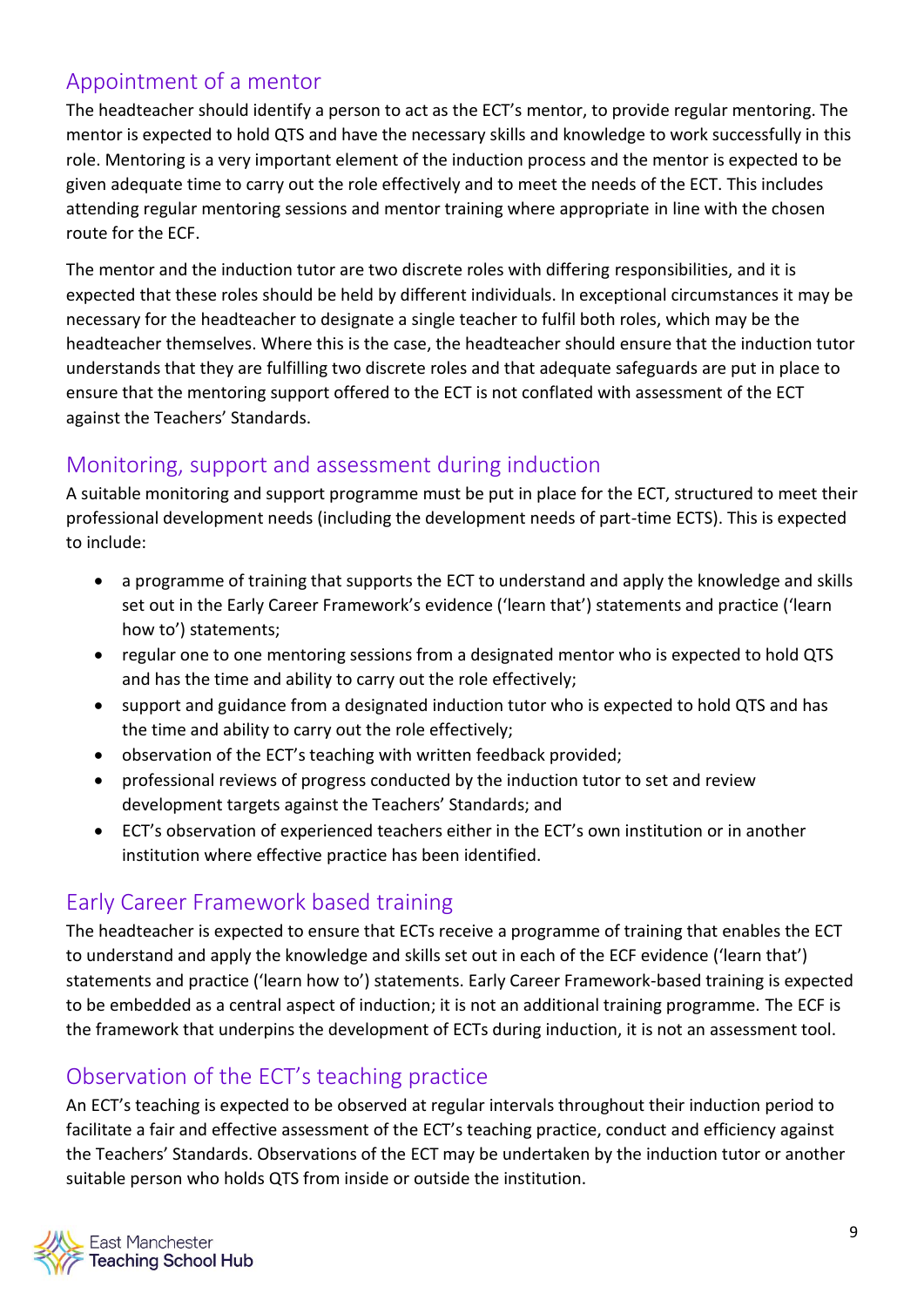The ECT and the observer should meet to review any teaching that has been observed. Feedback should be prompt and constructive. Arrangements for review meetings should be made in advance and a brief written record made on each occasion. It should indicate where any development needs have been identified.

## <span id="page-9-0"></span>Observing other teachers

ECTs should use some of their ECT induction time to observe experienced teachers either in their own school or in other schools where effective practice has been identified.

## <span id="page-9-1"></span>Professional progress and formal assessments: timeline



## <span id="page-9-2"></span>Progress reviews of the ECT

The induction tutor is expected to review the ECT's progress against the Teachers' Standards throughout the induction period, with progress reviews taking place in each term where a formal assessment is not scheduled.

Progress reviews are expected to be informed by existing evidence of the ECT's teaching and to be conducted with sufficient detail to ensure that there is nothing unexpected for the ECT when it comes to their formal assessment.

Progress reviews are not formal assessments and there is no requirement for ECTs to create evidence specifically to inform a progress review. ECTs are expected, nonetheless, to engage with the process and provide copies of existing evidence as agreed with the induction tutor to inform the review.

A written record of each progress review is expected to be retained and provided to the ECT and the appropriate body after each meeting, with the record clearly stating whether the ECT is on track to successfully complete induction, briefly summarising evidence collected by the induction tutor and stating the agreed development targets. It is also expected that objectives are reviewed and revised in relation to the Teachers' Standards and the needs and strengths of the individual ECT.

Where the induction tutor believes the ECT is not making satisfactory progress, they should indicate this on the progress review documentation for the appropriate body and outline the plan they have put in place to assist the ECT in getting back on track.

Once progress reviews have been completed, they should then be signed by the induction tutor, headteacher and the ECT. These will be submitted electronically on ECT Manager.

# <span id="page-9-3"></span>Formal assessments

ECTs should have formal assessments carried out by either the headteacher or the induction tutor. Mentors should not carry out formal assessments unless they are also acting as the induction tutor. ECTs should receive an assessment in term 3 and term 6 of induction.

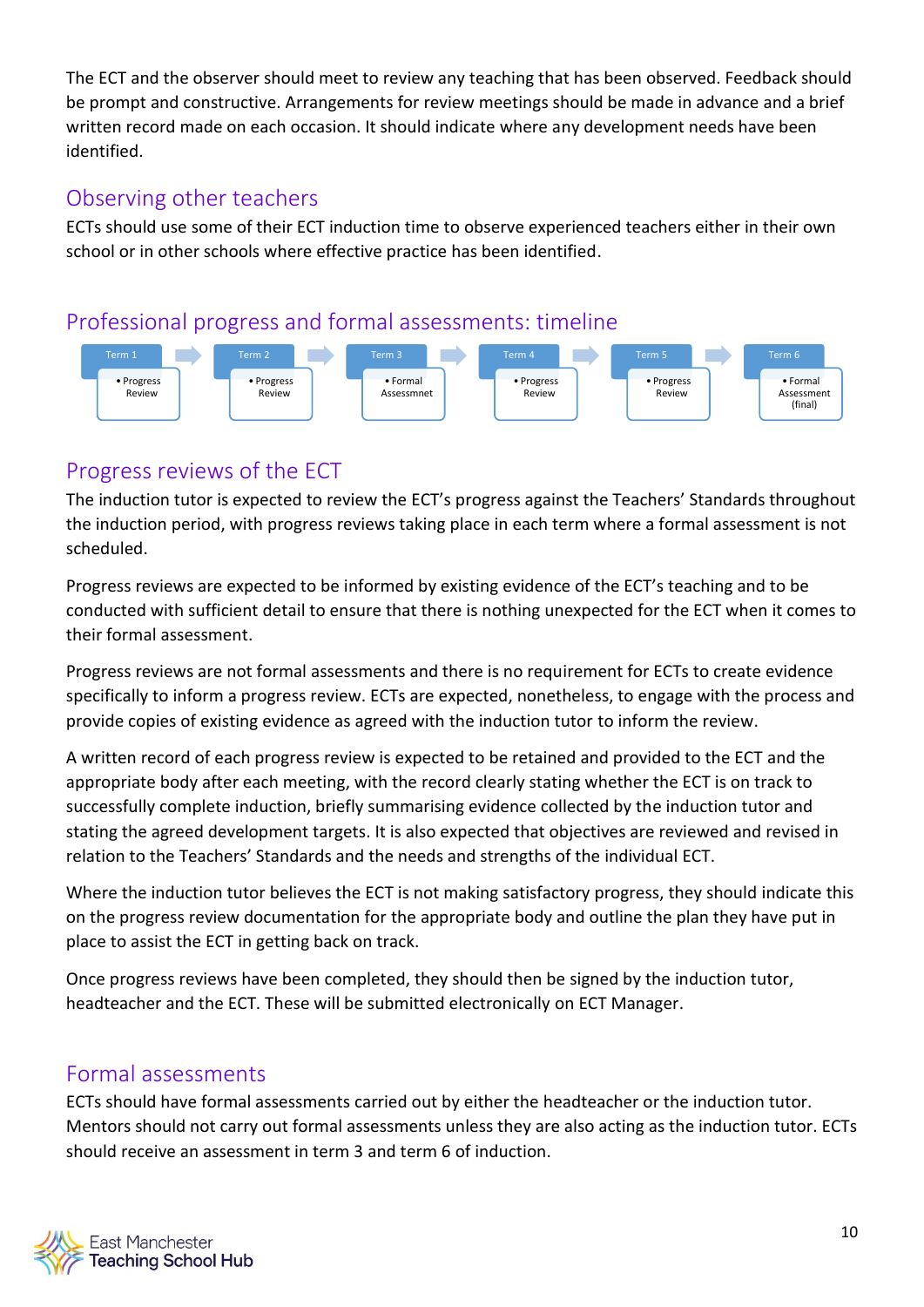To ensure evidence gathering is not burdensome for the ECT, formal assessment meetings should be informed by evidence gathered during progress reviews and assessment periods leading up to the formal assessment. This will consist of existing documents and working documents. There is no need for the ECT to create anything new for the formal assessment, they should draw from their work as a teacher and from their induction programme. Judgements made during the induction period should relate directly to the Teachers' Standards and should not be made against the ECF.

ECTs should be kept up to date on their progress. **There should be nothing unexpected.**

Formal assessment reports should be completed for both formal assessments. These reports should clearly show assessment of the ECT's performance against the Teachers' Standards at the time of the assessment. A guide for completion is provided in the Support Documents section of this handbook.

The final assessment meeting is at the end of the induction period and will form the basis of the headteacher's recommendation to the appropriate body as to whether, having completed their induction period, the ECT's performance against the Teachers' Standards is satisfactory, unsatisfactory, or if an extension should be considered. This recommendation should be recorded on the final assessment report.

Once assessment reports have been completed, the ECT should add their comments. They should then be signed by the induction tutor, headteacher and the ECT. Once signed, the ECT should be given the original and a copy sent to the appropriate body shortly after each meeting, and within 10 working days of the final assessment meeting. These will be submitted electronically on ECT Manager.

## <span id="page-10-0"></span>Interim assessments

When an ECT leaves a post after completing one term or more in an institution but before the next formal assessment would take place, the induction tutor or headteacher is expected to complete an interim assessment. This is expected to take place before the ECT leaves their post in order to ensure that the ECT's progress and performance since the last assessment are captured. This is especially important where concerns about progress may have arisen. The information recorded on the interim assessment form will help to ensure that induction can be continued effectively in any subsequent post. This is also required if the ECT leaves during their final term of induction.

## <span id="page-10-1"></span>Raising concerns

An ECT is normally expected to raise any concerns about their induction programme with their induction tutor in the first instance. If the matter is not resolved, the ECT may notify the named contact at the appropriate body who should, as soon as possible, investigate the issues raised.

# <span id="page-10-2"></span>Unsatisfactory progress and putting in place additional monitoring and support

Where the induction tutor determines during the progress review that the ECT is not making satisfactory progress against the Teachers' Standards, they should state this clearly within the progress review record and clearly outline the support plan they have put in place to assist the ECT in getting back on track. The induction tutor is expected to notify the appropriate body of this determination and share the support plan.

If it becomes apparent that an ECT is not making satisfactory progress in the first formal assessment, the appropriate body should be informed, and the headteacher should ensure that additional monitoring and support measures are put in place **immediately**. It is important that the ECT is made aware of where

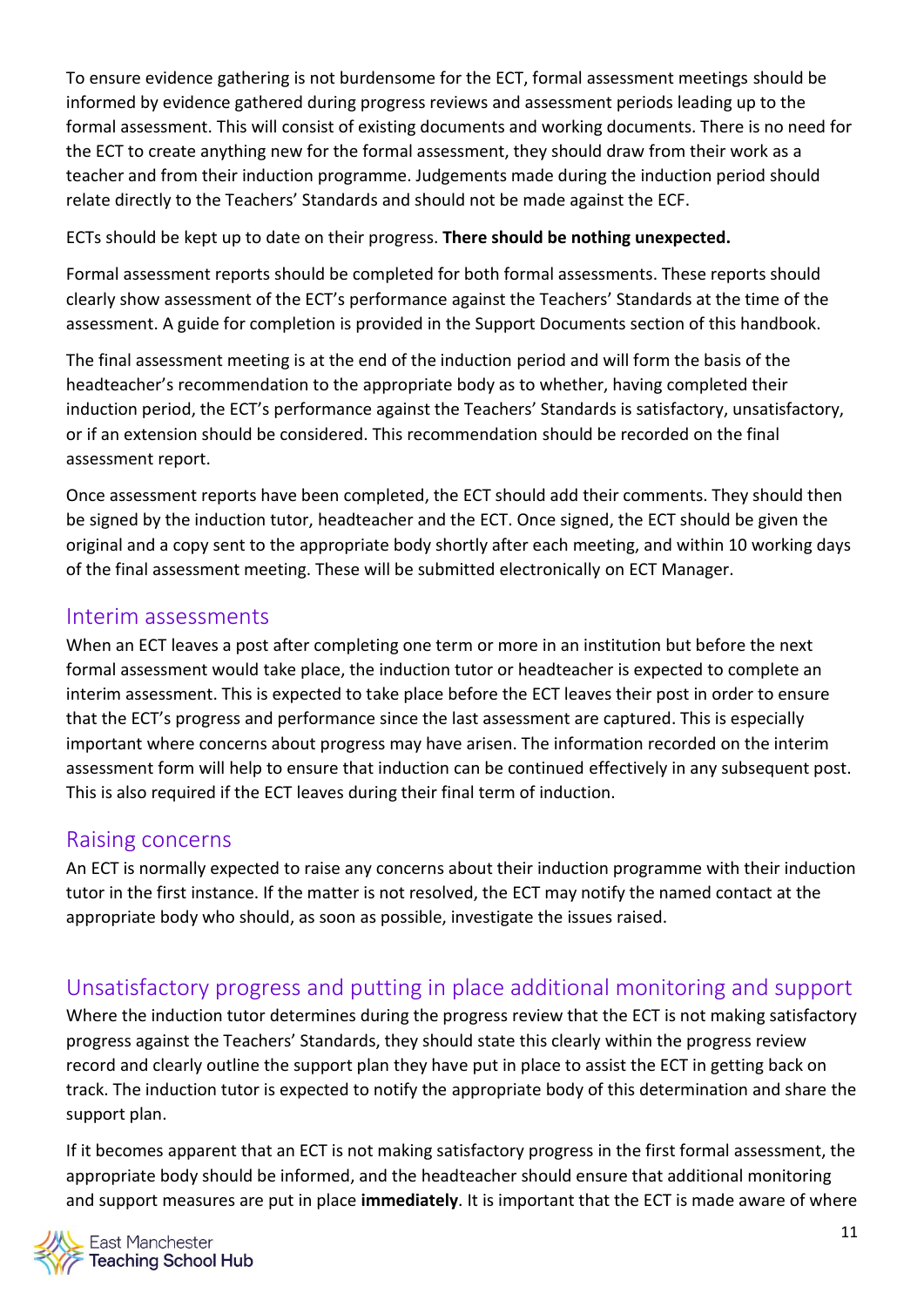they need to improve their practice and given every opportunity to raise their performance. The headteacher and the appropriate body should be satisfied that:

- areas in which improvement is needed have been correctly identified;
- appropriate objectives have been set to guide the ECT towards satisfactory performance against the Teachers' Standards; and
- an effective support programme is in place to help the ECT improve their performance.

If the ECT's progress is still unsatisfactory in subsequent progress reviews following the first assessment point, induction tutors should continue to deliver progress reviews as set out above, including reviewing and revising the ECT's objectives and support plan, linking these with the Teachers' Standards and sharing with the ECT, headteacher and appropriate body.

## <span id="page-11-0"></span>Action if performance is still unsatisfactory at the next assessment point

Where there are still concerns about the ECT's progress between formal assessment one and two the induction tutor should explain to the ECT the consequences of failure to complete the induction period satisfactorily and discuss fully with the ECT:

• the identified weaknesses;

• the agreed objectives previously set in relation to the requirements for the satisfactory completion of induction, updating these as necessary;

- details of additional monitoring and support put in place;
- the evidence used to inform the judgement; and
- details of the improvement plan for the next assessment period.

As with all progress reviews, the progress review record should capture the ECT's unsatisfactory performance against the Teachers' Standards and be shared with the appropriate body alongside the corresponding support plan.

The completion of the assessment report will reflect the current rate of progress and brief details of the issues discussed.

# <span id="page-11-1"></span>Completing the induction period

An ECT completes their induction period when they have served:

- the full-time equivalent of two standard school years (usually six terms based on a school year of three terms); or
- a reduced period of a minimum of one term (as agreed with the appropriate body and headteacher) based on previous teaching experience; or
- a reduced period of induction for part time teachers covering but not equivalent to two years (as agreed with the appropriate body and headteacher)
- an extension to that period, as a consequence of absences occurring during the period; or
- an extension following a decision by the appropriate body or the Appeals Body.

The appropriate body makes the final decision as to whether an ECT's performance against the Teachers' Standards is satisfactory, drawing on the recommendation of the headteacher.

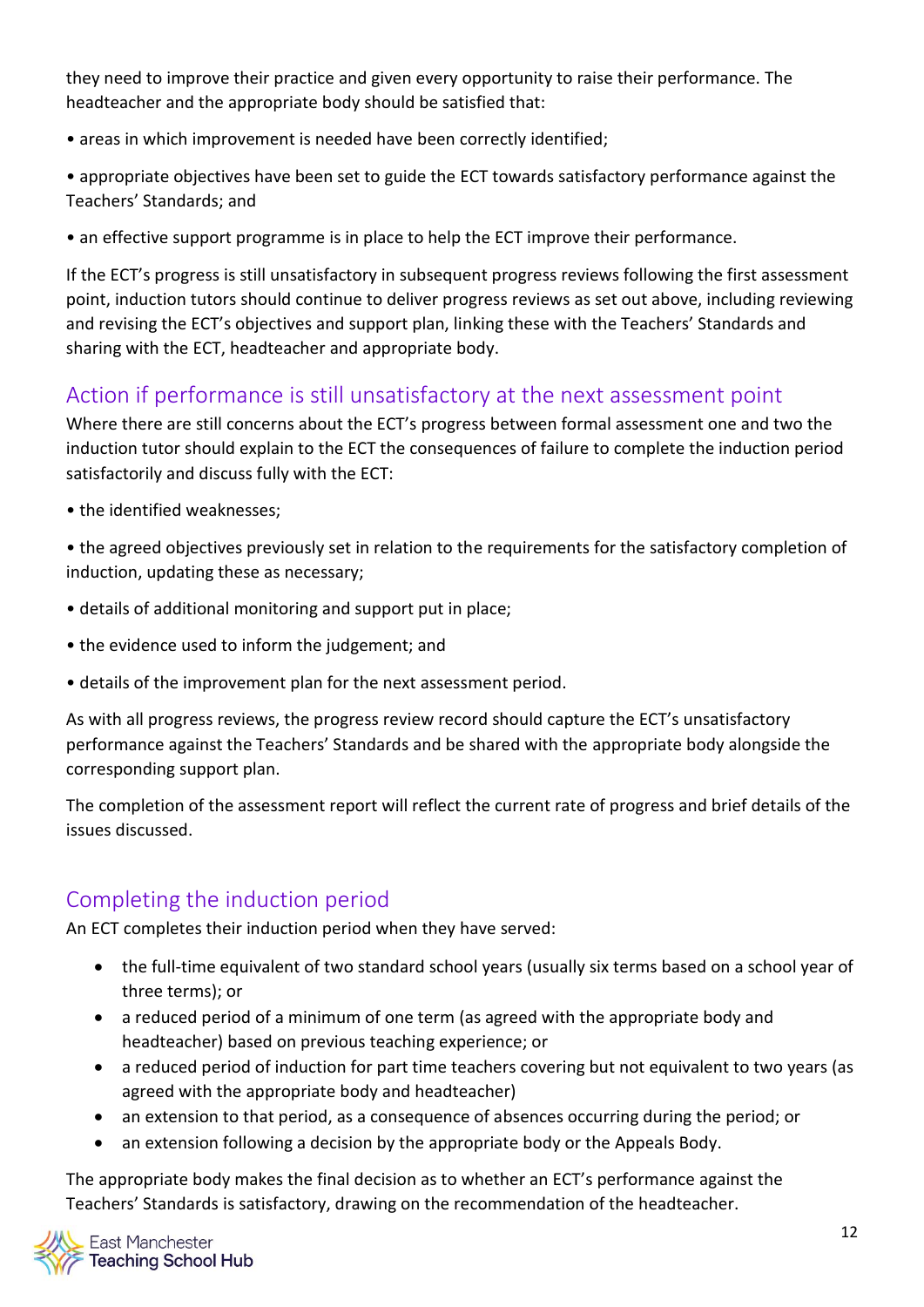Within 20 working days of receiving the headteacher's recommendation, the appropriate body must decide whether the ECT:

- has performed satisfactorily against the Teachers' Standards and thereby satisfactorily completed their induction period;
- requires an extension of the induction period; or
- has failed to satisfactorily complete the induction period.

In making this decision the appropriate body must consider the headteacher's recommendation and all available evidence including any written representations from the ECT. If the headteacher recommends that an ECT has failed to satisfactorily complete the induction period, a panel meeting will be held by the appropriate body in order to reach their decision.

# <span id="page-12-0"></span>Process where a the headteacher recommends that an ECT has failed to satisfactorily complete the induction period

| . Within 5 working days of receiving the headteacher's recommendation, the appropriate body will write to the headteacher and the ECT to notify them of the<br>date and time of the panel meeting and invite them to submit any additional written evidence that they may wish to be considered by the panel.                                                                                                                                                                                  |
|------------------------------------------------------------------------------------------------------------------------------------------------------------------------------------------------------------------------------------------------------------------------------------------------------------------------------------------------------------------------------------------------------------------------------------------------------------------------------------------------|
| • Any additional written evidence submitted by the school and by the ECT must be received by the appropriate body no later than 1 full working day in advance<br>of the panel meeting.                                                                                                                                                                                                                                                                                                         |
| . The headteacher and the ECT will be offered the opportunity to attend the panel meeting in order to present their respective cases. The headteacher may be<br>accompanied by a colleague (possibly the induction tutor) and the ECT may be accompanied and/or represented by their union representative. Attendance is<br>optional but must be confirmed no later than 1 full working day before the panel meeting.                                                                          |
| • The appropriate body must, within three working days of making the decision, make written notification of the decision to: the ECT; the headteacher (in whose<br>institution the ECT was working at the end of their induction); and the employer. They must also notify the TRA within three working days in the case of<br>decisions to fail or extend the ECT's induction, and via the termly return for other notifications.                                                             |
| • If the appropriate body decides to extend the period of induction or that the ECT has failed to complete their induction period satisfactorily, they must inform<br>the ECT of their right to appeal against this decision, with the name and address of the Appeals Body (the TRA), and the deadline for appeals. The ECT must<br>notify the TRA that they wish to appeal the decision within 20 working days, after which the right of appeal expires except in exceptional circumstances. |

Failure to complete the induction period satisfactorily means that the ECT is no longer eligible to be employed as a teacher in a maintained school, a maintained nursery school, a non-maintained special school, or a pupil referral unit. However, this does not prevent them from teaching in other settings where statutory induction is not mandatory.

<span id="page-12-1"></span>The TRA must ensure that the name of the person who has failed induction is included on the list of persons who have failed to satisfactorily complete an induction period and notify them of their inclusion. This must only be done once the time limit for making an appeal against the decision has expired or following dismissal of such an appeal.

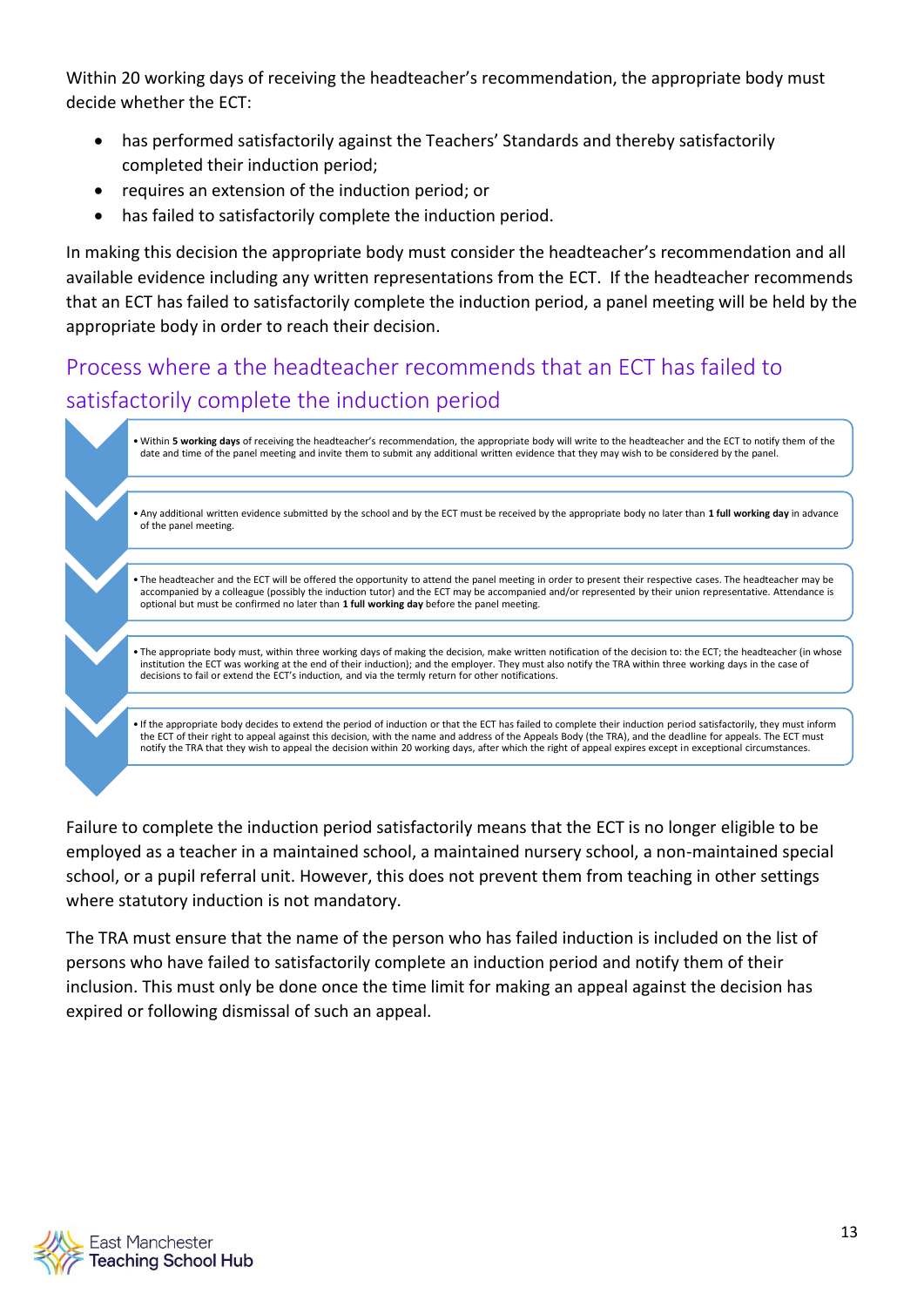## Support Documentation

The East Manchester Teaching School Hub provides the following document templates to support schools and induction tutors to maintain records through the induction progress.

- <span id="page-13-0"></span>• Meeting Notes Form
- <span id="page-13-1"></span>• Lesson Observation Form

Use of these documents is not compulsory, and you may wish to adapt to suit the context in your setting.

The following document templates and guidance are shared to support induction tutors to prepare for the termly progress reviews and formal assessment points. The final versions of these documents are submitted through ECT Manager. ECT Manager has detailed guidance documents to support the user.

## <span id="page-13-2"></span>Progress Review form

This is the record of the statutory progress reviews at the end of terms 1, 2, 4 and 5. The form is completed by the induction tutor and must be submitted to the appropriate body by the deadlines stated in ECT Manager.

The content of the progress review will be discussed by the ECT and induction tutor during their regular meetings and targets for the next term agreed.

When completing the progress review, the induction tutor must base their decision and comments on evidence from:

- Meeting notes
- Teachers' Standards Evidence gathered throughout the period
- Lesson observations
- Information gathered from other members of the school middle and senior leadership who review the ECTs progress
- Other relevant evidence gathered during the term by the induction tutor

The induction tutor must indicate on the form:

- whether the ECT is on track to successfully complete induction, with brief reasons why;
- if the ECT is not on track, confirm they been informed and that a support plan been put in place;
- that the ECT has continued to access a programme of support based on the ECF and have received all of their statutory entitlements;
- whether the ECT is remaining at the school for the next assessment period.

Following the completion of the form by the induction tutor, the ECT will receive an email alert asking them to log in to ECT Manager. The ECT should read the report written by their induction tutor and then add brief comments. The ECT then adds their digital signature to the form.

The induction tutor and headteacher will then receive an email alert asking them to add their digital signature to the assessment form.

In the case that the form indicates that the ECT is not on track, the appropriate body will be alerted immediately and will then make contact with the induction tutor to discuss the provision of an appropriate support plan for the ECT.

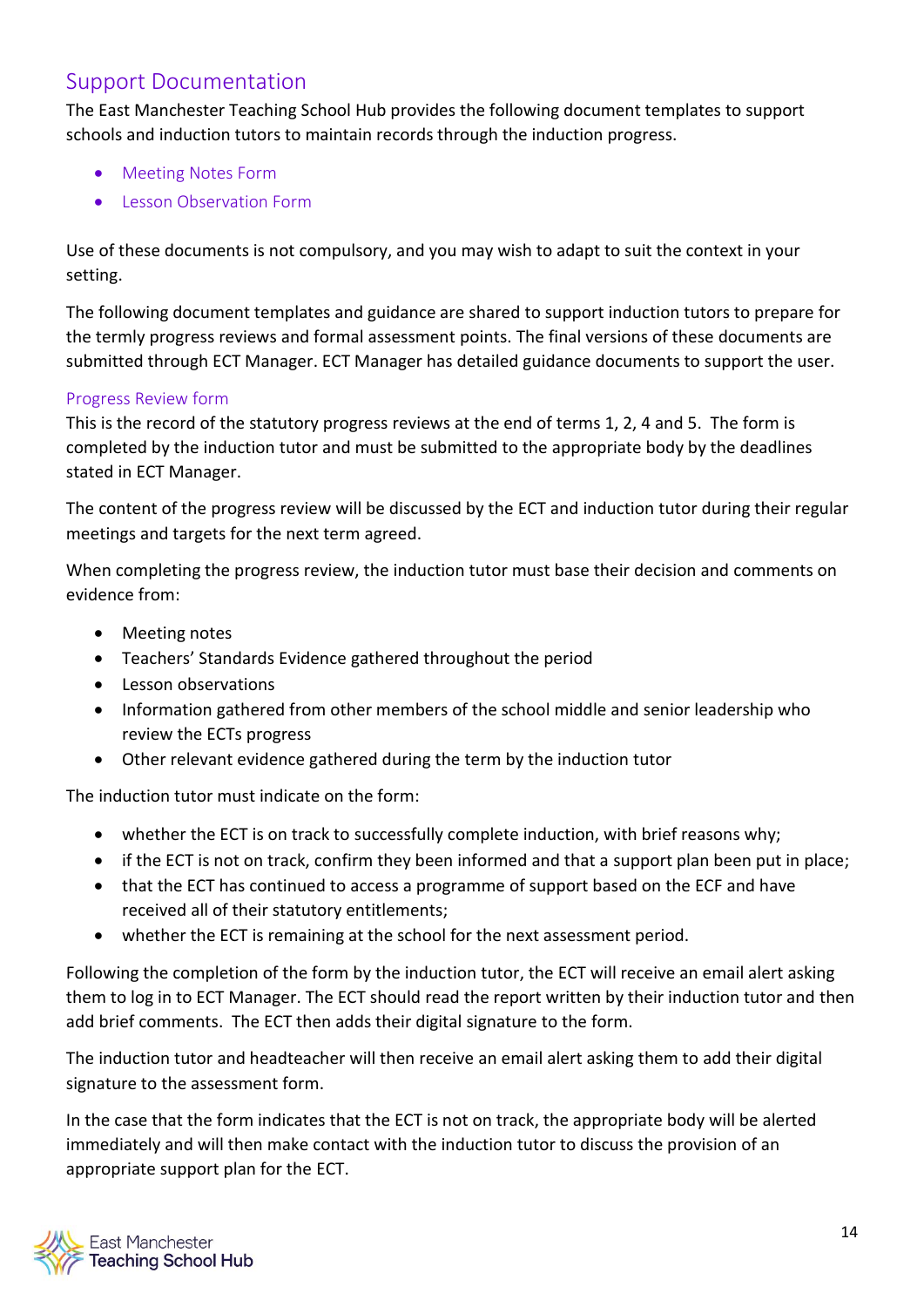### <span id="page-14-0"></span>Induction Assessment Form

The East Manchester Teaching School Hub uses the ECT Manager website to manage the completion and submission of all **Induction Assessment Forms**.

The Induction Assessment Form is the statutory document which is used to record progress at the end of terms 3 and 6, to make the final recommendation about whether the ECT's performance against the Teachers' Standards is satisfactory.

Induction assessment forms must be completed, digitally signed and submitted to the appropriate body by the deadlines set in ECT manager.

It is the responsibility of the induction tutor, ECT and headteacher, to complete the assessment; not the mentor. The induction tutor must base their comments on evidence from:

- Meeting notes
- Teachers' Standards Evidence gathered throughout the period
- Lesson observations
- Information gathered from other members of the school middle and senior leadership who review the ECTs progress
- Other relevant evidence gathered during the term by the induction tutor

The induction tutor, or headteacher, **must** follow the structure below to comment on each teacher standard:

- Evaluate judgement of progress towards this standard (i.e working towards, meeting, not meeting)
- Evidence used to form this judgement
- Areas Requiring Further Development and specific targets

Following the completion of the form by the induction tutor the ECT will receive an email alert asking them to log in to ECT Manager. The ECT should read the report written by their induction tutor and then add their comments. This is the ECT's opportunity to record their thoughts about their induction experience and we would like to read about their successes, any challenges they are facing, as well as the identification of any areas in which they might benefit from further development opportunities. The ECT then adds their digital signature.

The induction tutor and headteacher will then receive email alerts asking them to add their digital signatures to the assessment form.

As soon as the ECT, induction tutor and headteacher have all added their digital signatures to the assessment form, the appropriate body will receive an alert to confirm that the assessment is ready to review. One of the Appropriate Body Quality Assurance Lead will then review the assessment and, presuming everything is in order, will sign-off the form as reviewed. The ECT, induction tutor and headteacher will receive an email that will confirm this. The appropriate body will then notify the TRA of the ECT's progress. If the form has not been completed satisfactorily, the form will be rejected and the school will be asked to make amendments and re-submit the form, within 5 working days.

The assessment form is held online – but the ECT, induction tutor and headteacher are able to download PDF copies of the assessment forms at any time.

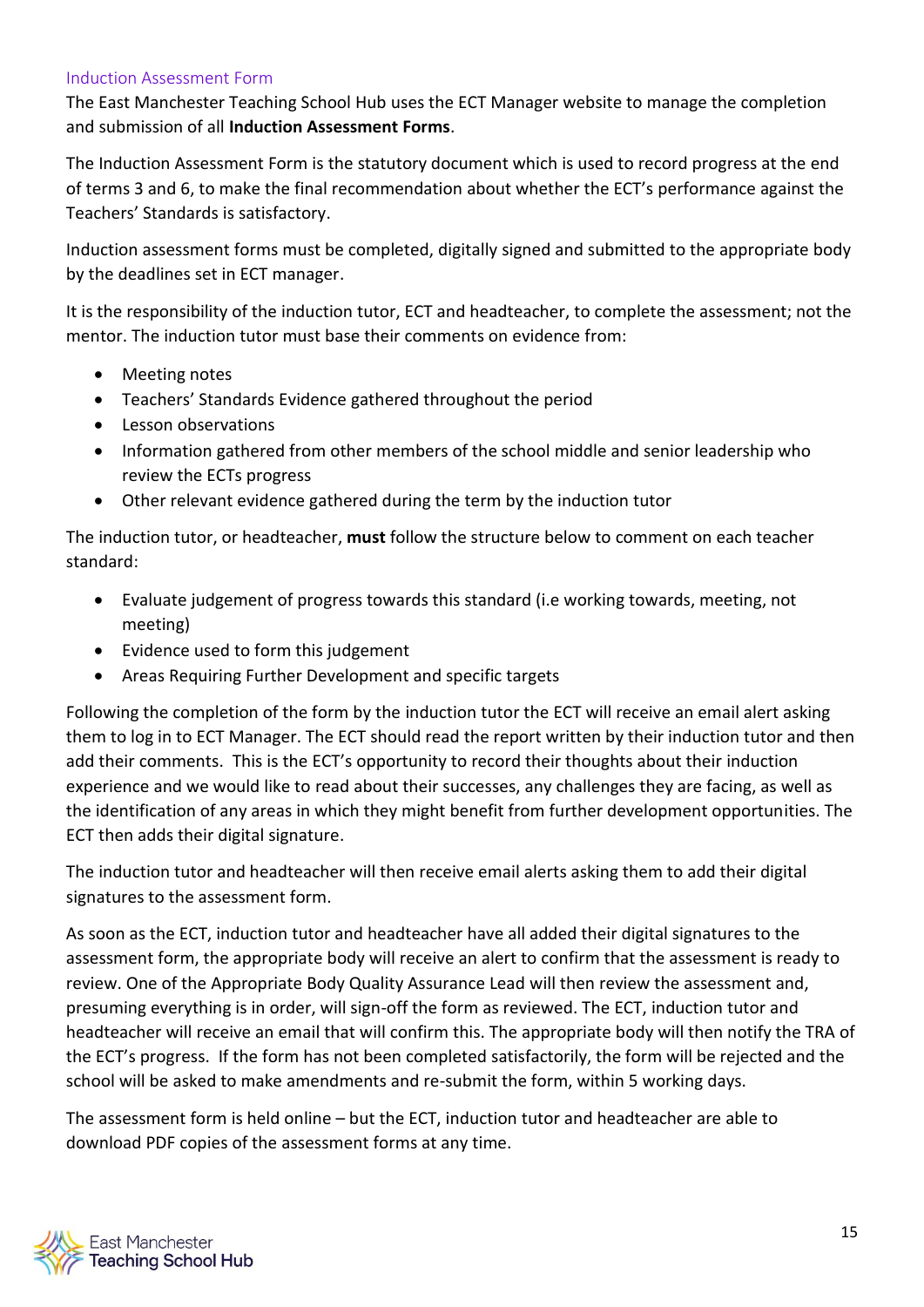# <span id="page-15-0"></span>ECT Meeting Notes Template

| Meeting No:                                                                   | Term No:                                                  | Date: |  |
|-------------------------------------------------------------------------------|-----------------------------------------------------------|-------|--|
| Present:                                                                      |                                                           |       |  |
|                                                                               |                                                           |       |  |
| Focus (examples):                                                             |                                                           |       |  |
| $\bullet$                                                                     | review Teachers' Standards Evidence                       |       |  |
| discuss Progress Review<br>$\bullet$                                          |                                                           |       |  |
| Arrange lesson observation / discuss lesson observation feedback<br>$\bullet$ |                                                           |       |  |
| After the meeting (examples):                                                 |                                                           |       |  |
| $\bullet$                                                                     | induction tutor submits Progress Review 2 on ECT Manager; |       |  |

• ECT comments on and signs Progress Review 2 on ECT Manager

| Summary of discussion point | Comments/Actions (Optional) |
|-----------------------------|-----------------------------|
|                             |                             |
|                             |                             |
|                             |                             |
|                             |                             |
|                             |                             |
|                             |                             |
|                             |                             |
|                             |                             |
|                             |                             |
|                             |                             |
|                             |                             |
|                             |                             |
|                             |                             |
|                             |                             |
|                             |                             |
|                             |                             |
|                             |                             |
|                             |                             |

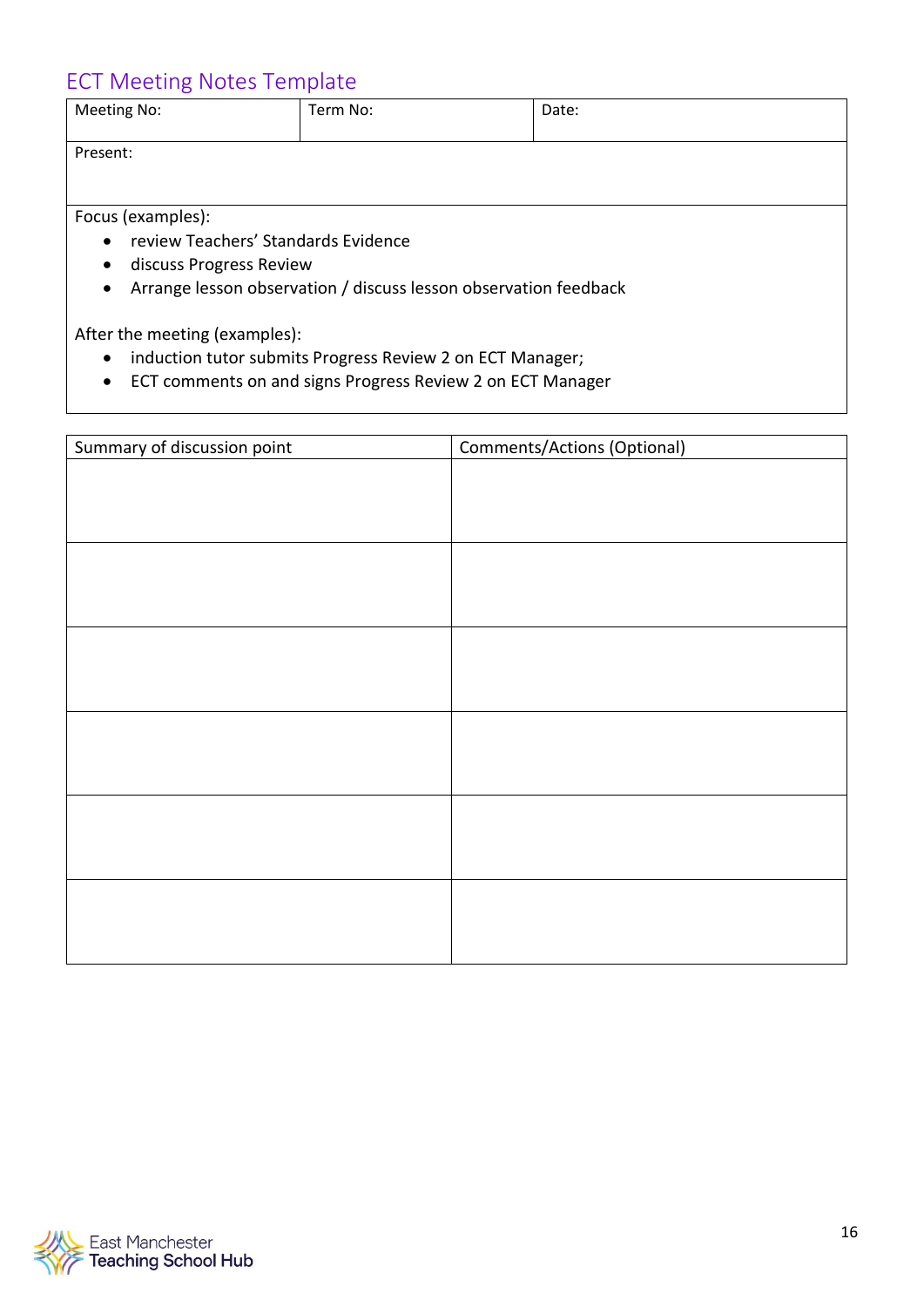# <span id="page-16-0"></span>ECT Lesson Observation Template

| ECT:      | Lesson/Time:     |
|-----------|------------------|
| Class:    | Date:            |
| Observer: | Induction tutor: |

| Focus for observation (referenced to Standards)         |
|---------------------------------------------------------|
|                                                         |
|                                                         |
| <b>Comments</b>                                         |
|                                                         |
|                                                         |
|                                                         |
|                                                         |
|                                                         |
|                                                         |
|                                                         |
|                                                         |
|                                                         |
|                                                         |
|                                                         |
|                                                         |
|                                                         |
|                                                         |
|                                                         |
|                                                         |
|                                                         |
|                                                         |
|                                                         |
|                                                         |
| <b>Strengths (referenced to Standards)</b>              |
|                                                         |
|                                                         |
|                                                         |
|                                                         |
|                                                         |
|                                                         |
|                                                         |
|                                                         |
| Areas for Further Development (referenced to Standards) |
|                                                         |
|                                                         |
|                                                         |
|                                                         |
|                                                         |
|                                                         |
|                                                         |
|                                                         |
|                                                         |

| Signature of observer: | <b>Signature of ECT:</b> |
|------------------------|--------------------------|
|                        |                          |

Copies of this lesson observation form must be kept by the ECT and the induction tutor.

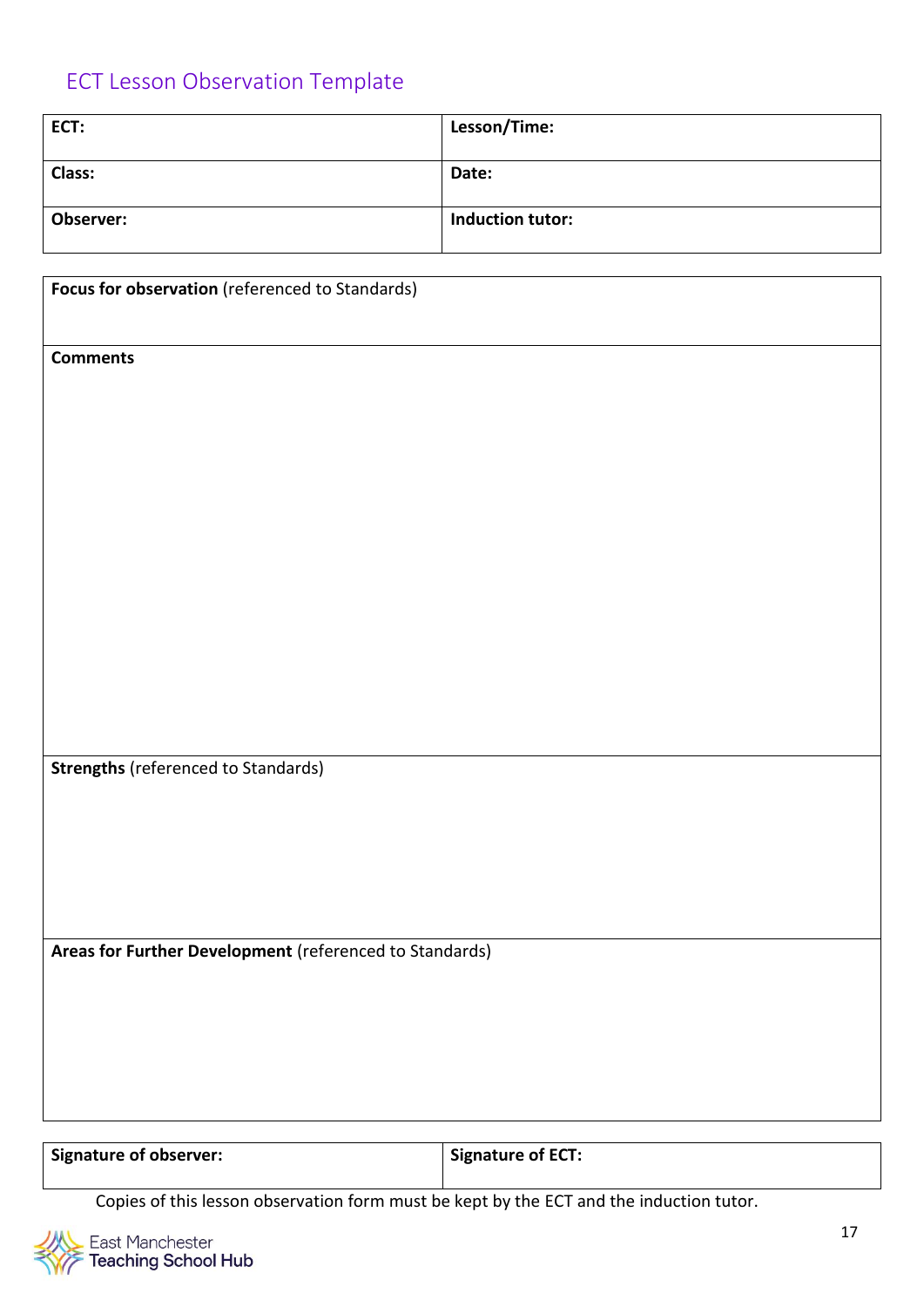<span id="page-17-0"></span>

|    | Highlight standards that are observed during the lesson to indicate strengths and areas for development                                                                                                                                                                                                                                                                                                                                                                                                                                                                                                                                                                                                                                                                                                                                                                                                                                                                                                                                                                                                                                                                                                                                                                                                                                                                                                                                                                                          |
|----|--------------------------------------------------------------------------------------------------------------------------------------------------------------------------------------------------------------------------------------------------------------------------------------------------------------------------------------------------------------------------------------------------------------------------------------------------------------------------------------------------------------------------------------------------------------------------------------------------------------------------------------------------------------------------------------------------------------------------------------------------------------------------------------------------------------------------------------------------------------------------------------------------------------------------------------------------------------------------------------------------------------------------------------------------------------------------------------------------------------------------------------------------------------------------------------------------------------------------------------------------------------------------------------------------------------------------------------------------------------------------------------------------------------------------------------------------------------------------------------------------|
| 1. | Set high expectations which inspire, motivate and challenge pupils<br>establish a safe and stimulating environment for pupils, rooted in mutual respect<br>$\bullet$<br>set goals that stretch and challenge pupils of all backgrounds, abilities and dispositions<br>$\bullet$<br>demonstrate consistently the positive attitudes, value and behaviour which are expected of pupils.                                                                                                                                                                                                                                                                                                                                                                                                                                                                                                                                                                                                                                                                                                                                                                                                                                                                                                                                                                                                                                                                                                            |
| 2. | Promote good progress and outcomes by pupils<br>be accountable for pupils' attainment, progress and outcomes<br>be aware of pupils' capabilities and their prior knowledge, and plan teaching to build on these<br>$\bullet$<br>guide pupils to reflect on the progress they have made and their emerging needs<br>$\bullet$<br>demonstrate knowledge and understanding of how pupils learn and how this impacts on teaching<br>$\bullet$<br>encourage pupils to take a responsible and conscientious attitude to their own work and study.<br>$\bullet$                                                                                                                                                                                                                                                                                                                                                                                                                                                                                                                                                                                                                                                                                                                                                                                                                                                                                                                                         |
| 3. | Demonstrate good subject and curriculum knowledge<br>have a secure knowledge of the relevant subject(s) and curriculum areas, foster and maintain pupils' interest in the subject and address<br>$\bullet$<br>misunderstandings<br>demonstrate a critical understanding of developments in the subject and curriculum areas, and promote the value of scholarship<br>$\bullet$<br>demonstrate an understanding of and take responsibility for promoting high standards of literacy, articulacy and the correct use of standard<br>٠<br>English, whatever the teacher's specialist subject<br>if teaching early reading, demonstrate a clear understanding of systematic synthetic phonics<br>$\bullet$<br>if teaching early mathematics, demonstrate a clear understanding of appropriate teaching strategies.<br>٠                                                                                                                                                                                                                                                                                                                                                                                                                                                                                                                                                                                                                                                                              |
| 4. | Plan and teach well-structured lessons<br>impart knowledge and develop understanding through effective use of lesson time<br>$\bullet$<br>promote a love of learning and children's intellectual curiosity<br>$\bullet$<br>set homework and plan other out -of-class activities to consolidate and extend the knowledge and understanding pupils have acquired<br>٠<br>reflect systematically on the effectiveness of lessons and approaches to teaching<br>$\bullet$<br>contribute to the design and provision of an engaging curriculum within the relevant subject area(s).<br>٠                                                                                                                                                                                                                                                                                                                                                                                                                                                                                                                                                                                                                                                                                                                                                                                                                                                                                                              |
| 5. | Adapt teaching to respond to the strengths and needs of all pupils<br>know when and how to differentiate appropriately, using approaches which enable pupils to be taught effectively<br>$\bullet$<br>have secure understanding of how a range of factors can inhibit pupils' ability to learn, and how best to overcome these<br>$\bullet$<br>demonstrate awareness of physical, social and intellectual development of children, & how to adapt teaching to support pupils' education<br>٠<br>at different stages of development<br>have a clear understanding of needs of all pupils, including those with special educational needs; those of high ability; those with English as<br>an additional language; those with disabilities; and be able to use and evaluate distinctive teaching approaches to engage and support<br>them.                                                                                                                                                                                                                                                                                                                                                                                                                                                                                                                                                                                                                                                         |
| 6. | Make accurate and productive use of assessment<br>know and understand how to assess the relevant subject and curriculum areas, including statutory assessment requirements<br>٠<br>make use of formative and summative assessment to secure pupils' progress<br>٠<br>use relevant data to monitor progress, set targets, and plan subsequent lessons<br>give pupils regular feedback, both orally and through accurate marking, and encourage pupils to respond to the feedback.                                                                                                                                                                                                                                                                                                                                                                                                                                                                                                                                                                                                                                                                                                                                                                                                                                                                                                                                                                                                                 |
| 7. | Manage behaviour effectively to ensure a good and safe learning environment<br>have clear rules and routines for behaviour in classrooms, and take responsibility for promoting good and courteous behaviour both in<br>$\bullet$<br>classrooms and around the school, in accordance with the school's behaviour policy<br>have high expectations of behaviour, and establish a framework for discipline with a range of strategies, using praise, sanctions, and rewards<br>consistently and fairly<br>manage classes effectively, using approaches which are appropriate to pupils' needs in order to involve and motivate them<br>$\bullet$<br>maintain good relationships with pupils, exercise appropriate authority, and act decisively when necessary.                                                                                                                                                                                                                                                                                                                                                                                                                                                                                                                                                                                                                                                                                                                                    |
| 8. | Fulfil wider professional responsibilities<br>make a positive contribution to the wider life and ethos of the school<br>$\bullet$<br>develop effective professional relationships with colleagues, knowing how and when to draw on advice and specialist support<br>deploy support staff effectively<br>take responsibility for improving teaching through appropriate professional development, responding to advice and feedback from colleagues<br>communicate effectively with parents re: pupils' achievements and well-being.<br>Personal and professional conduct                                                                                                                                                                                                                                                                                                                                                                                                                                                                                                                                                                                                                                                                                                                                                                                                                                                                                                                         |
|    | A teacher is expected to demonstrate consistently high standards of personal and professional conduct. The following statements define the<br>behaviour and attitudes which set the required standard for conduct throughout a teacher's career.<br>Teachers uphold public trust in the profession and maintain high standards of ethics and behaviour, within and outside school, by:<br>٠<br>treating pupils with dignity, building relationships rooted in mutual respect, and at all times observing proper boundaries appropriate to a<br>$\circ$<br>teacher's professional position<br>having regard for the need to safeguard pupils' well-being, in accordance with statutory provisions<br>$\circ$<br>showing tolerance of and respect for the rights of others<br>$\circ$<br>not undermining fundamental British values, including democracy, the rule of law, individual liberty and mutual respect, and tolerance of<br>$\circ$<br>those with different faiths and beliefs<br>ensuring that personal beliefs are not expressed in ways which exploit pupils' vulnerability or might lead them to break the law.<br>$\circ$<br>Teachers must have proper and professional regard for the ethos, policies and practices of the school in which they teach, and maintain<br>$\bullet$<br>high standards in their own attendance and punctuality.<br>Teachers must have an understanding of, and always act within, the statutory frameworks which set out their professional duties and |
|    | responsibilities.<br>18                                                                                                                                                                                                                                                                                                                                                                                                                                                                                                                                                                                                                                                                                                                                                                                                                                                                                                                                                                                                                                                                                                                                                                                                                                                                                                                                                                                                                                                                          |

# East Manchester<br>**Teaching School Hub**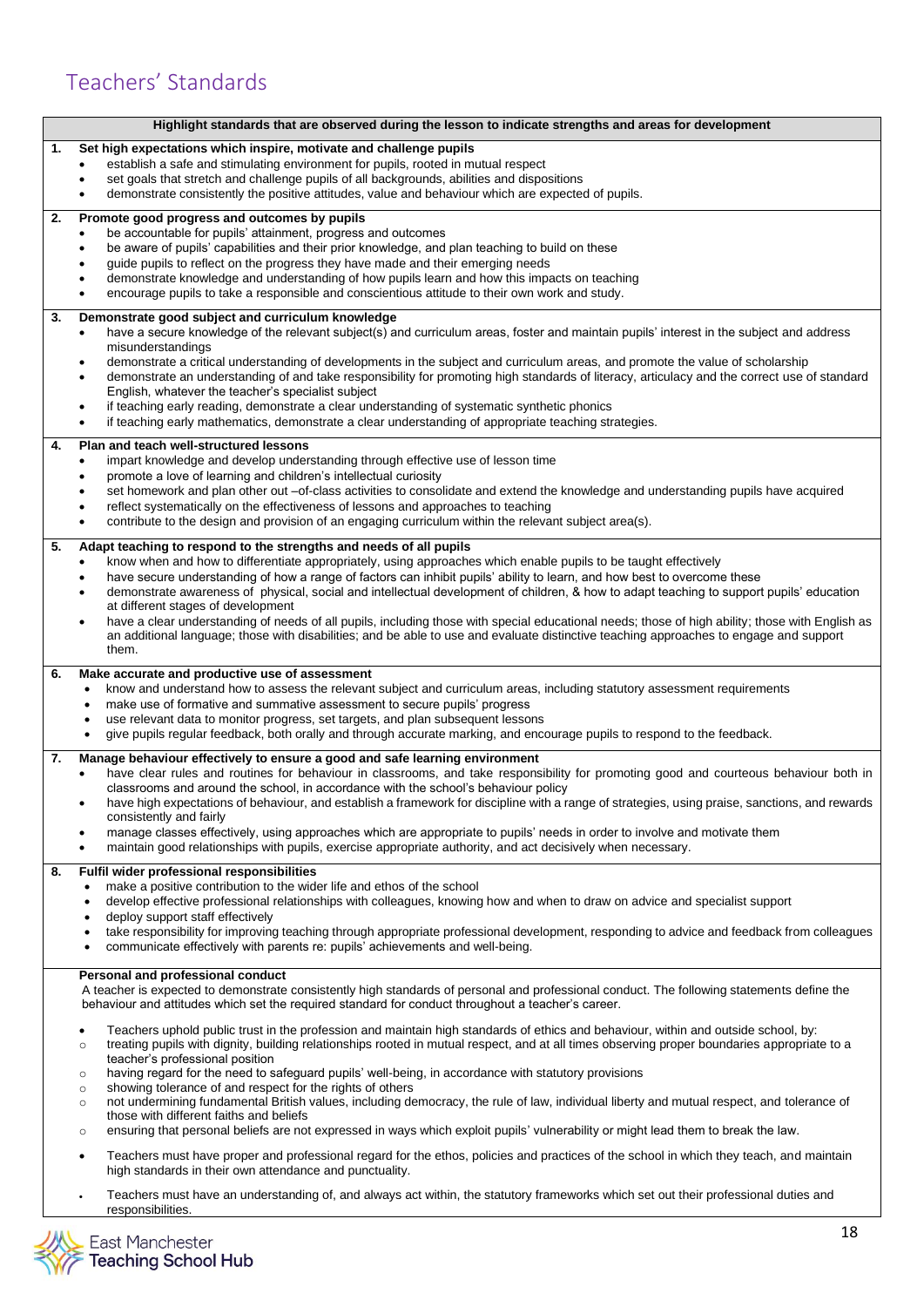# <span id="page-18-0"></span>Support Plan Template

This document should be completed by Induction Tutor

| ECT name               | Subject/Class |
|------------------------|---------------|
| <b>Induction Tutor</b> | Mentor name   |
| name                   |               |
| School                 | Date set      |
| Set &                  | Date to be    |
| monitored by           | reviewed      |

Context

| Area for improvement (1) |
|--------------------------|
| Reference to standard    |
| Area for improvement (2) |
|                          |
| Reference to standard    |
| Area for improvement (3) |
|                          |
| Reference to standard    |

## **Area for improvement (1)**

| Actions to be taken | Time frames | Support provided |
|---------------------|-------------|------------------|
|                     |             |                  |
|                     |             |                  |
|                     |             |                  |
|                     |             |                  |

Review

## **Area for improvement (2)**

| Actions to be taken | Time frames | Support provided |
|---------------------|-------------|------------------|
|                     |             |                  |

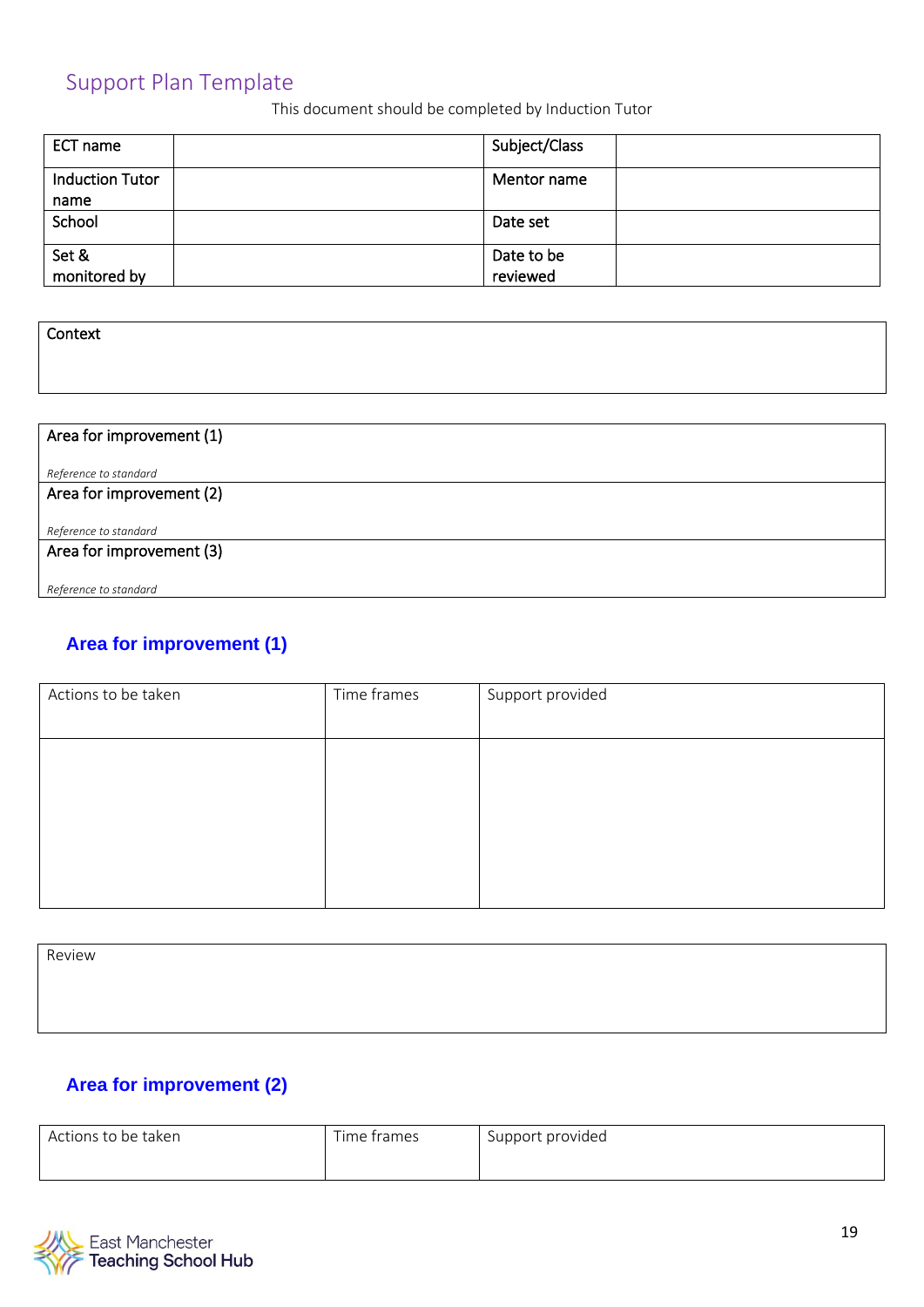Review

# **Area for improvement (3)**

| Actions to be taken | Time frames | Support provided |
|---------------------|-------------|------------------|
|                     |             |                  |
|                     |             |                  |
|                     |             |                  |

Review

## **Areas for improvement agreed by:**

Induction Tutor (signed)

ECT (signed)

Date

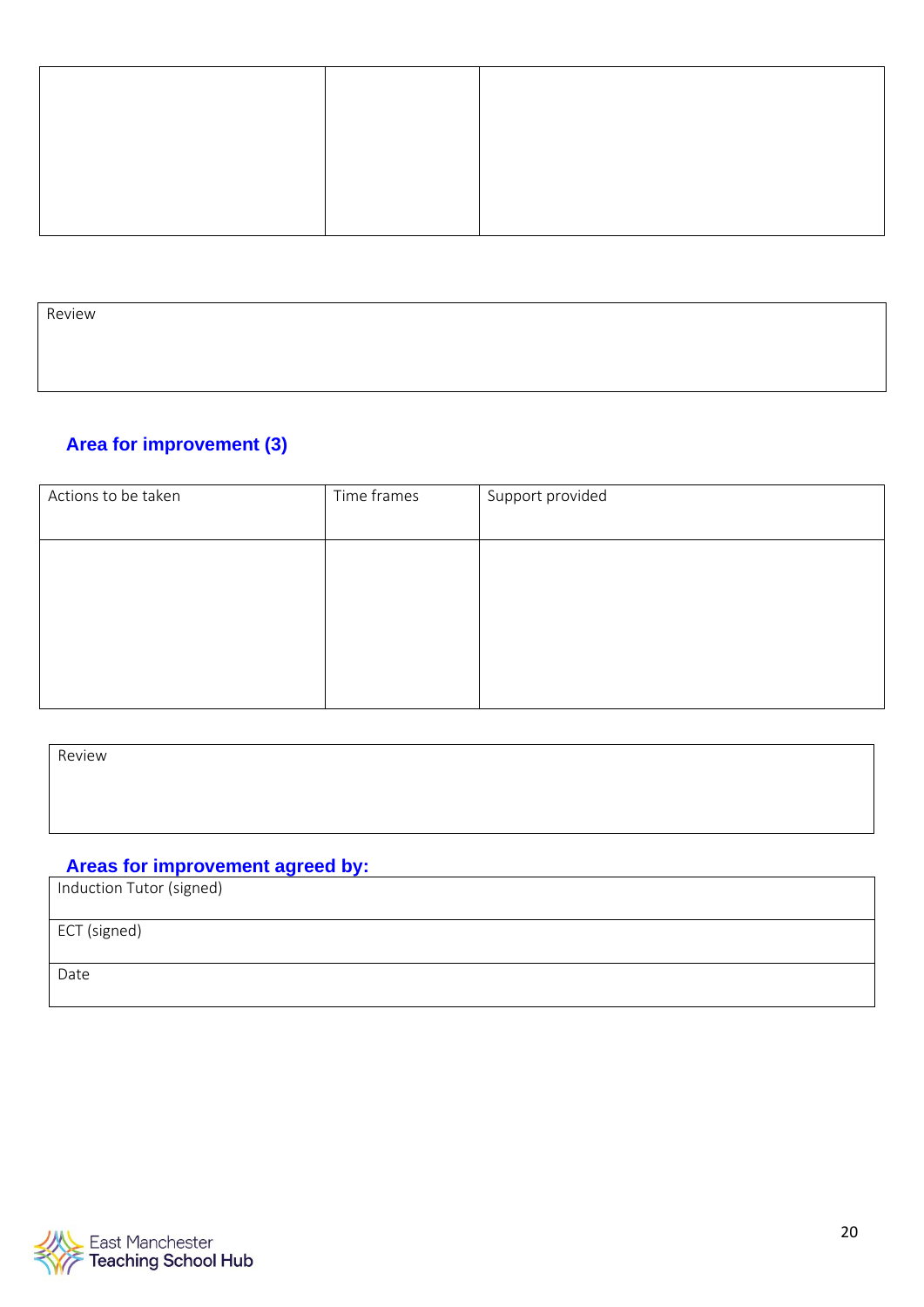## **Further points for review and improvement**

## **Outcomes agreed by:**

Induction Tutor (signed)

ECT (signed)

Date

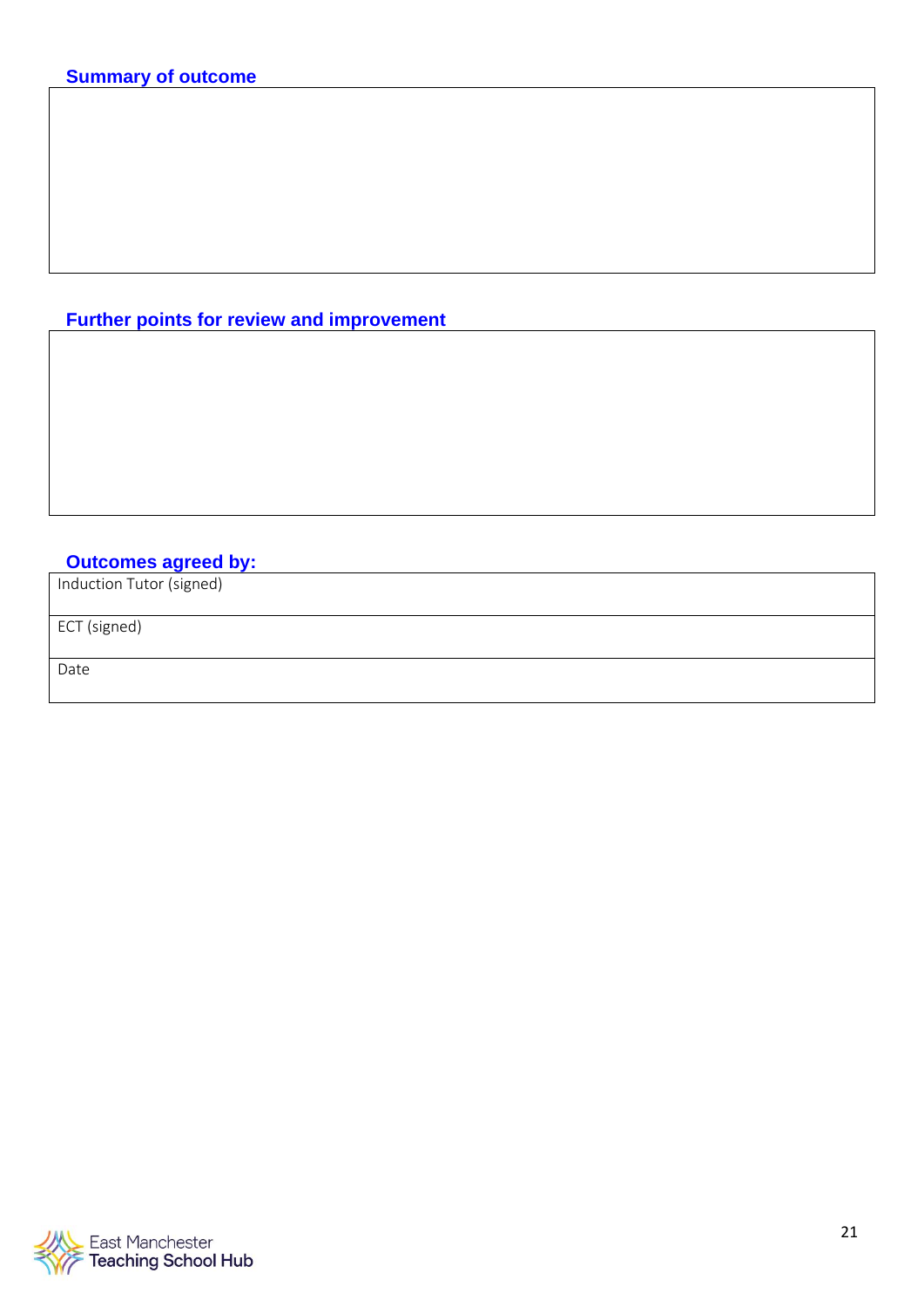## Progress review document **Induction period details**

| Progress review period start date                       |          |
|---------------------------------------------------------|----------|
| Progress review period end date                         |          |
| Term 1 / 2 / 4 / 5 / Other?                             |          |
| Is the ECT full-time or part-time? (Give the FTE if PT) | FT<br>РT |
| Days absent in this period                              |          |

1. At formal assessment points and to successfully complete induction, the ECT's performance against the Teaching Standards will be assessed. **Based on current performance and rate of progress, is the ECT on track to successfully complete induction by the end of their induction?**

**The Second Second Second Second Second Second Second Second Second Second Second Second Second Second Second S** 

### **2. Give brief details for the reason(s) for your answer to question (1).**

Where an ECT is deemed to be on track to successfully complete induction, provide brief details of the identified strengths and evidence used to form this judgement.

Where an ECT is deemed not to be on track to successfully complete induction, list any teaching standards (including personal and professional conduct) where there is cause for concern and how any evidence supports that concern.

## 3. **If the ECT is not on track to successfully complete induction, has the ECT been informed?**

**The Second Second Second Second Second Second Second Second Second Second Second Second Second Second Second S** 

4. **If the ECT is not on track to successfully complete induction, has a support plan been put in place?** *(If yes, please attach the support plan to the documents section of ECT Manager)*

**The Second Second Second Second Second Second Second Second Second Second Second Second Second Second Second S** 

5. **Has the ECT continued to access a programme of support based on the Early Career Framework and received all of the statutory entitlements?** *(If no, please explain why an ECF-based induction has not been accessed or why statutory entitlements have not been met)*

**The Second Second Second Second Second Second Second Second Second Second Second Second Second Second Second S**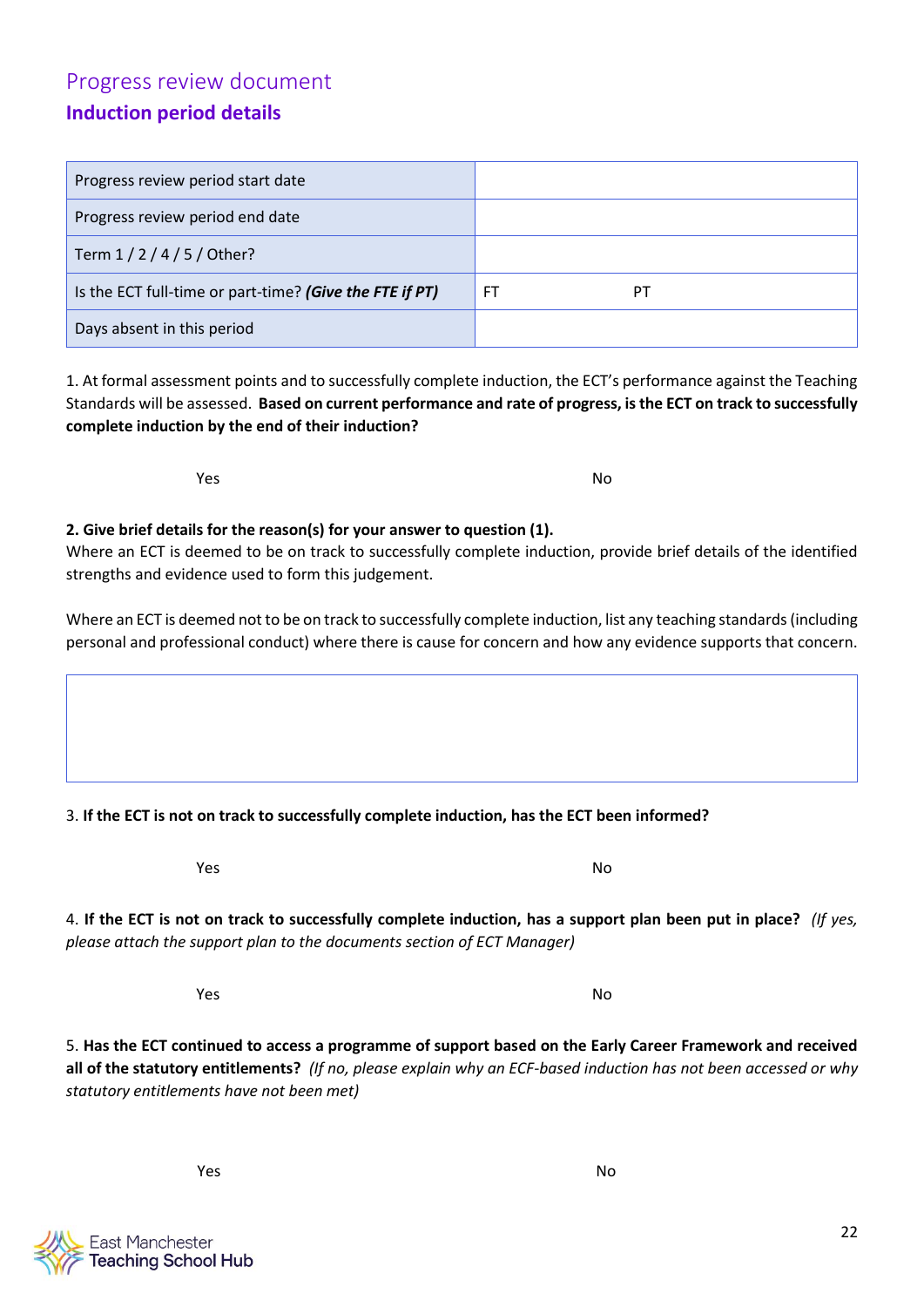# <span id="page-22-0"></span>Formal Assessment Document

### **1.** Which period of the ECT's induction does this formal assessment cover? **(Select one of the below)**

End of first assessment period

End of second or final assessment period

Interim assessment, i.e. the ECT is due to complete induction at another establishment

| Assessment period start date                            |     |    |
|---------------------------------------------------------|-----|----|
| Assessment period end date                              |     |    |
| Is the ECT full-time or part-time? (Give the FTE if PT) | FT. | PT |
| Days absent in this assessment period                   |     |    |

**If the ECT is due to complete induction at another establishment, please also provide the leaving date (if known) and details of the establishment where the ECT will continue induction.**

**2.** If this is a final assessment (term 6), how many days has the induction period been reduced by (if any)? **Any reductions to the induction period require prior agreement with the Appropriate Body.**

**3.** Based on the teacher's performance against the Teachers' Standards within the assessment period**, which one of the following statements is applicable?**

The above named teacher's performance indicates that **they are making satisfactory progress** against the Teachers' Standards within the induction period

The above named teacher's performance indicates that **they are not making satisfactory progress** against the Teachers' Standards for the satisfactory completion of the induction period

This is the above named teacher's final assessment period **and** their performance indicates that **they have successfully met** the Teachers' Standards within the induction period

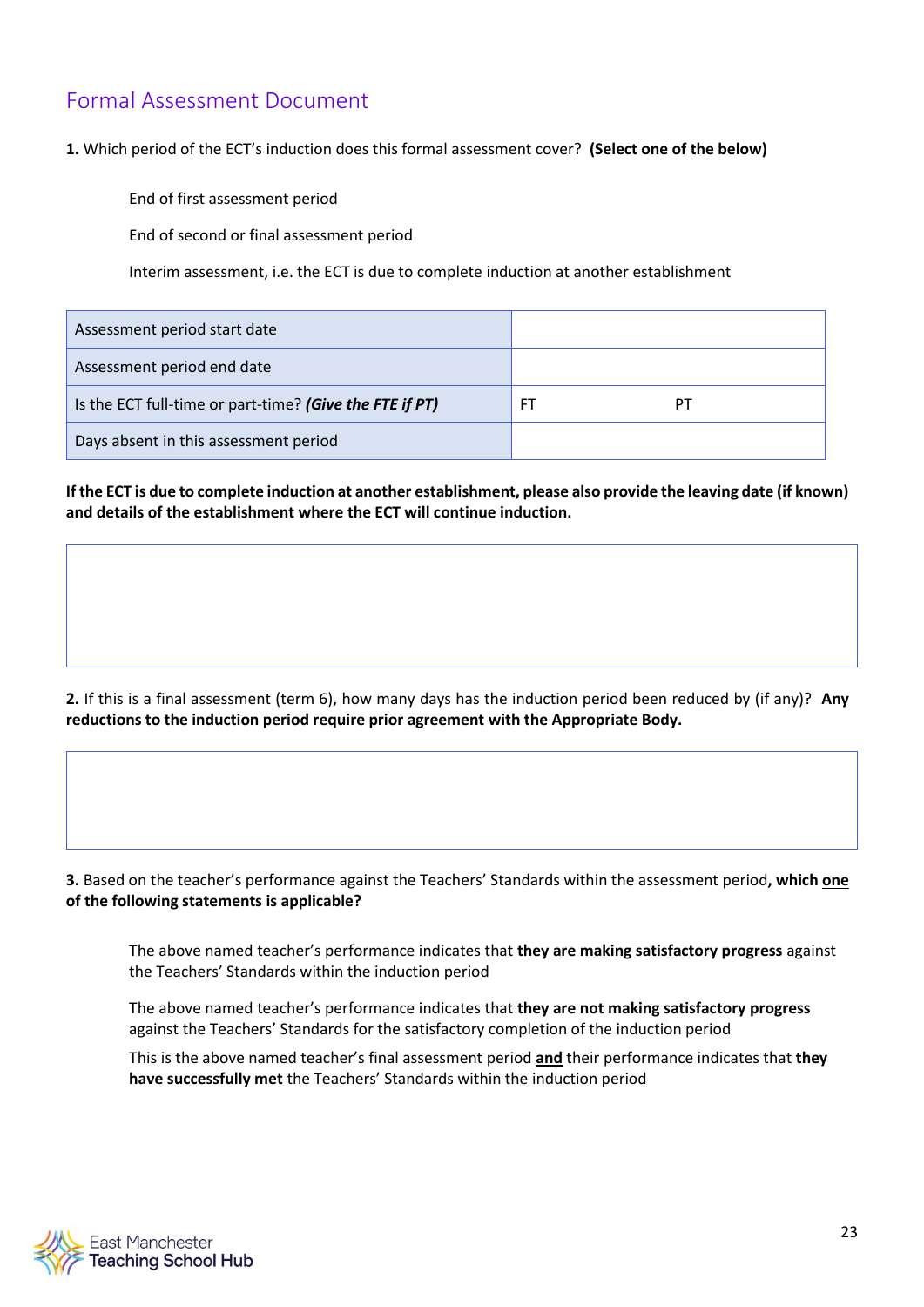**4.** Briefly describe how any evidence demonstrates progress made towards meeting the Teachers' Standards. **Do not reproduce evidence in full.** 

### Teaching Standard 1

Set high expectations which inspire, motivate and challenge pupils

| <b>Evaluative statement</b> |  |
|-----------------------------|--|
|                             |  |
| Evidence (bullet point)     |  |
|                             |  |
|                             |  |
| Developmental targets       |  |
|                             |  |
|                             |  |

Teaching Standard 2 Promote good progress and outcomes by pupils

Evaluative statement

Evidence (bullet point)

Developmental targets

Teaching Standard 3 Demonstrate good subject and curriculum knowledge

| Evaluative statement    |  |  |
|-------------------------|--|--|
|                         |  |  |
|                         |  |  |
| Evidence (bullet point) |  |  |
|                         |  |  |
|                         |  |  |
| Developmental targets   |  |  |
|                         |  |  |
|                         |  |  |

Teaching Standard 4 Plan and teach well structured lessons

| Evaluative statement    |  |  |
|-------------------------|--|--|
|                         |  |  |
|                         |  |  |
| Evidence (bullet point) |  |  |
|                         |  |  |
|                         |  |  |
|                         |  |  |
| Developmental targets   |  |  |
|                         |  |  |
|                         |  |  |

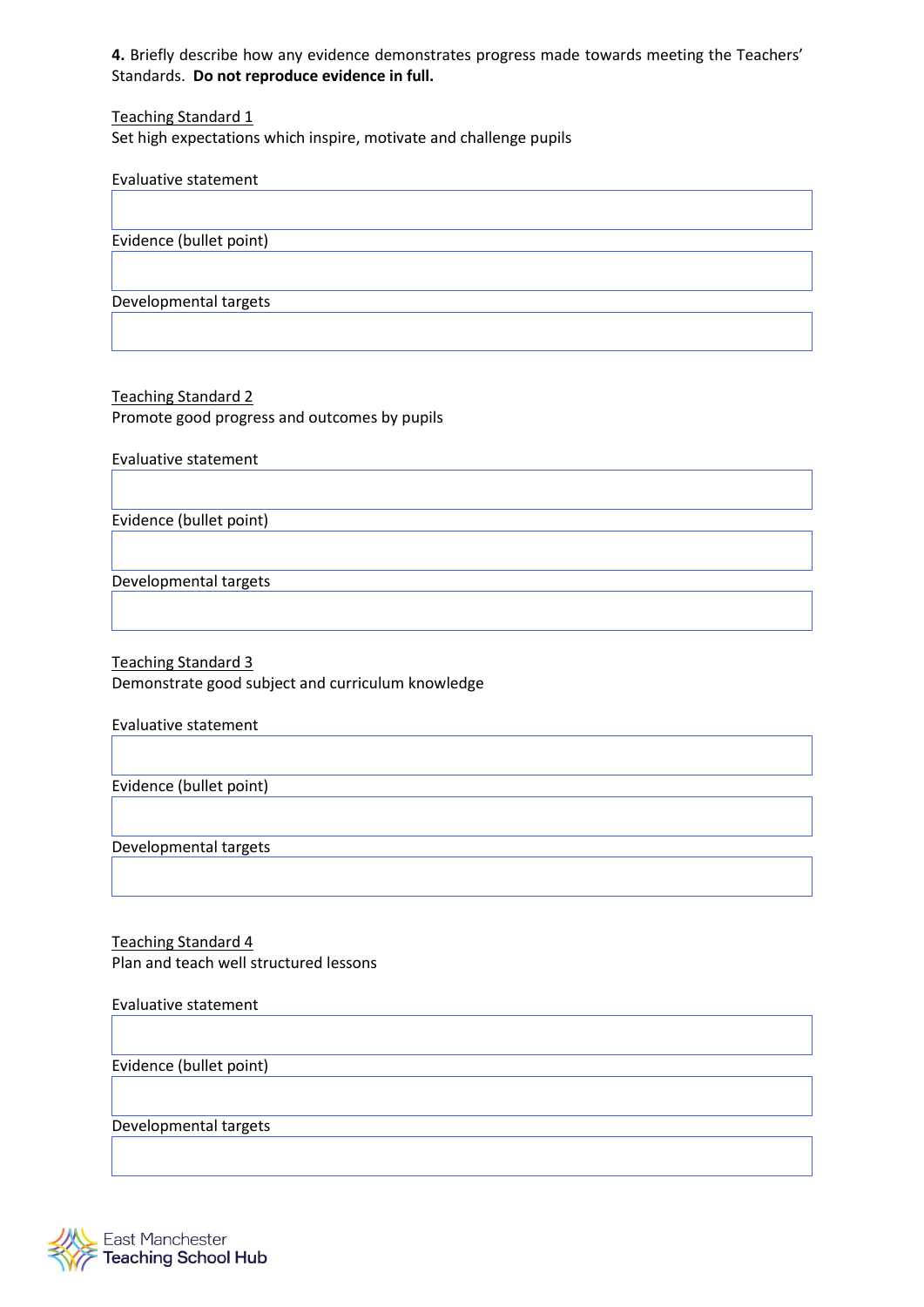### Teaching Standard 5 Adapt teaching to respond to the strengths and needs of all pupils

### Evaluative statement

Evidence (bullet point)

Developmental targets

## Teaching Standard 6

Make accurate and productive use of assessment

|  | <b>Evaluative statement</b> |
|--|-----------------------------|
|--|-----------------------------|

Evidence (bullet point)

Developmental targets

## Teaching Standard 7 Manage behaviour effectively to ensure a good and safe learning environment

| Evaluative statement    |  |  |
|-------------------------|--|--|
|                         |  |  |
| Evidence (bullet point) |  |  |
|                         |  |  |
|                         |  |  |
| Developmental targets   |  |  |
|                         |  |  |

### Teaching Standard 8 Fulfil wider professional responsibilities

| <b>Evaluative statement</b> |  |  |  |
|-----------------------------|--|--|--|
|                             |  |  |  |
| Evidence (bullet point)     |  |  |  |
|                             |  |  |  |
| Developmental targets       |  |  |  |
|                             |  |  |  |

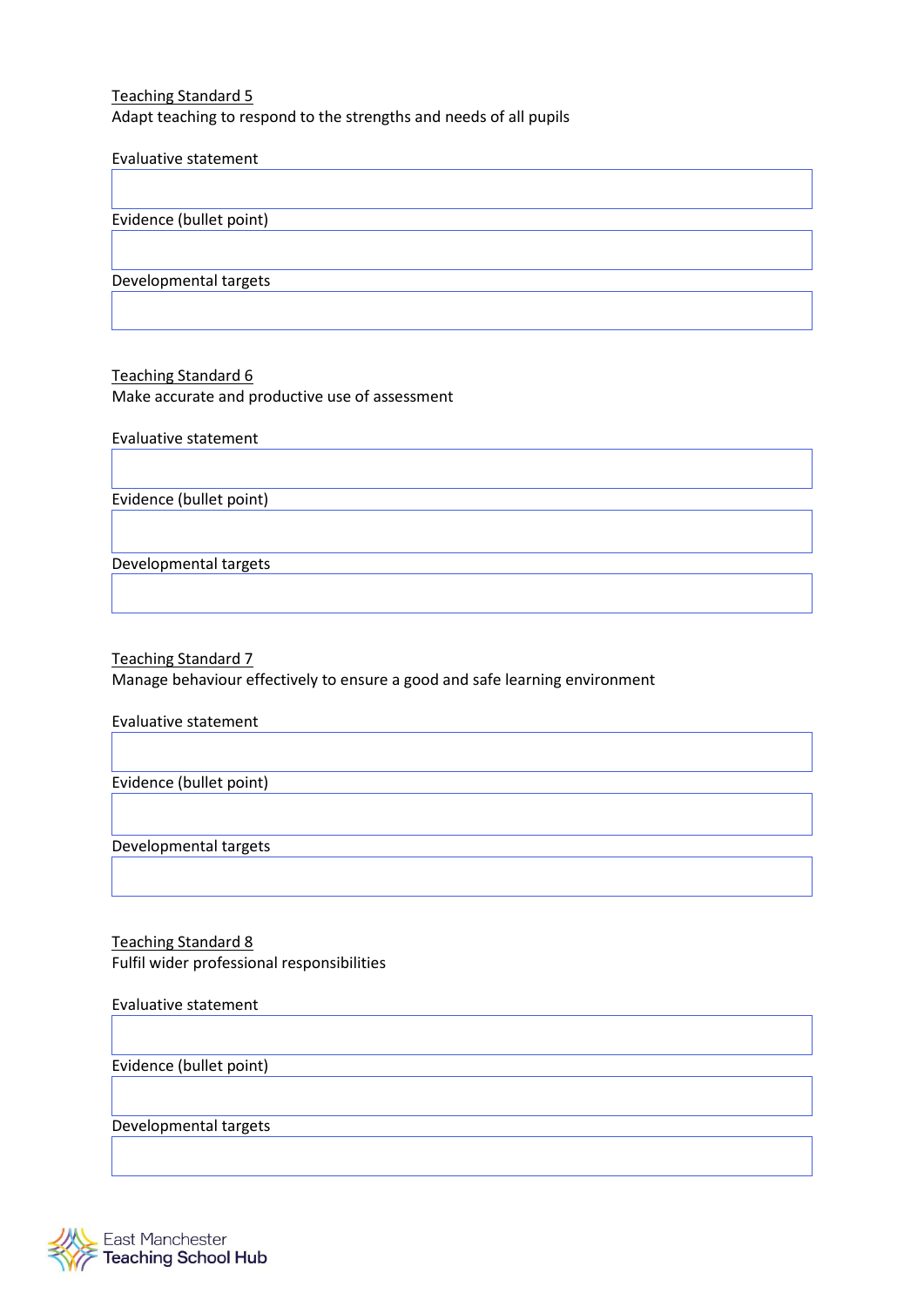**5.** Briefly describe any areas for development that have not been captured throughout the report comments above. **Even if this is the ECT's final assessment during induction and they have successfully demonstrated having met the Teachers' Standards, it can still be useful for the ECT's continued development to complete this section.**

6. **If the ECT is not on track to successfully complete induction, has a support plan been put in place?** *(If yes, please attach the support plan to the documents section on ECT Manager)*

Yes Not yet Not yet Not applicable

7. **If the ECT is not on track to successfully complete induction, is an extension to the induction period required?**

Yes Not yet Not vet Not applicable

If yes, please include details for this recommendation.

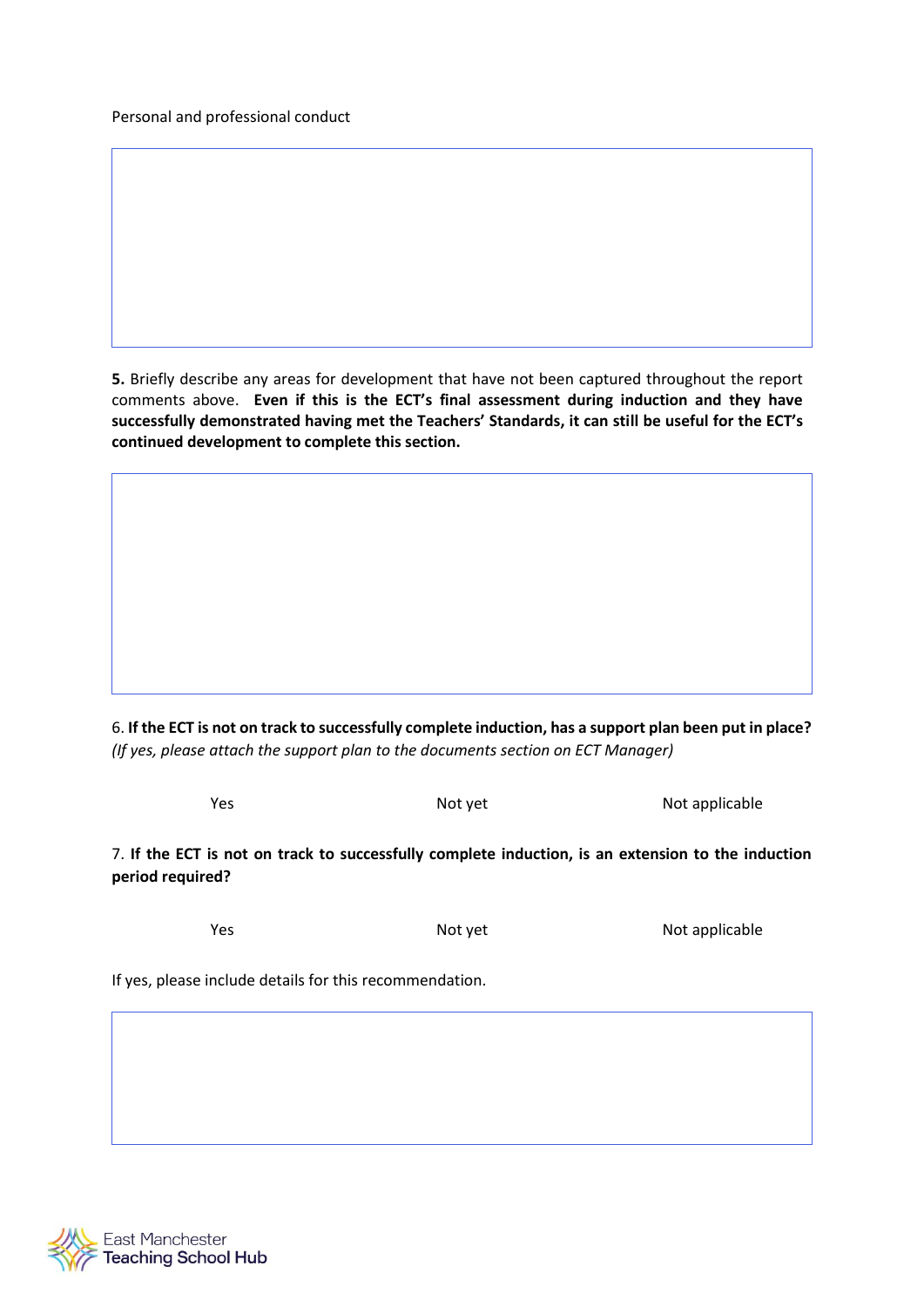### 8. **If the ECT is due to continue with induction, is the ECT expected to remain at this school for the direction of the next assessment period?**

Yes No Not applicable/ this is the final report

If 'No' and the ECT is due to complete induction at another establishment, please also provide the leaving date (if known) and details of the establishment where the ECT will continue induction.

Teacher comments

9. **Has the Early Career Teacher discussed this report with the induction tutor and/or headteacher?**

**The Second Second Second Second Second Second Second Second Second Second Second Second Second Second Second S** 

10. **ECT's comments** on this report and/or their performance in the assessment period

11. **ECT's confirmation that they have continued to access a programme of support based on the Early Career Framework and received all of their statutory entitlements?**

**The Second Second Second Second Second Second Second Second Second Second Second Second Second Second Second S** 

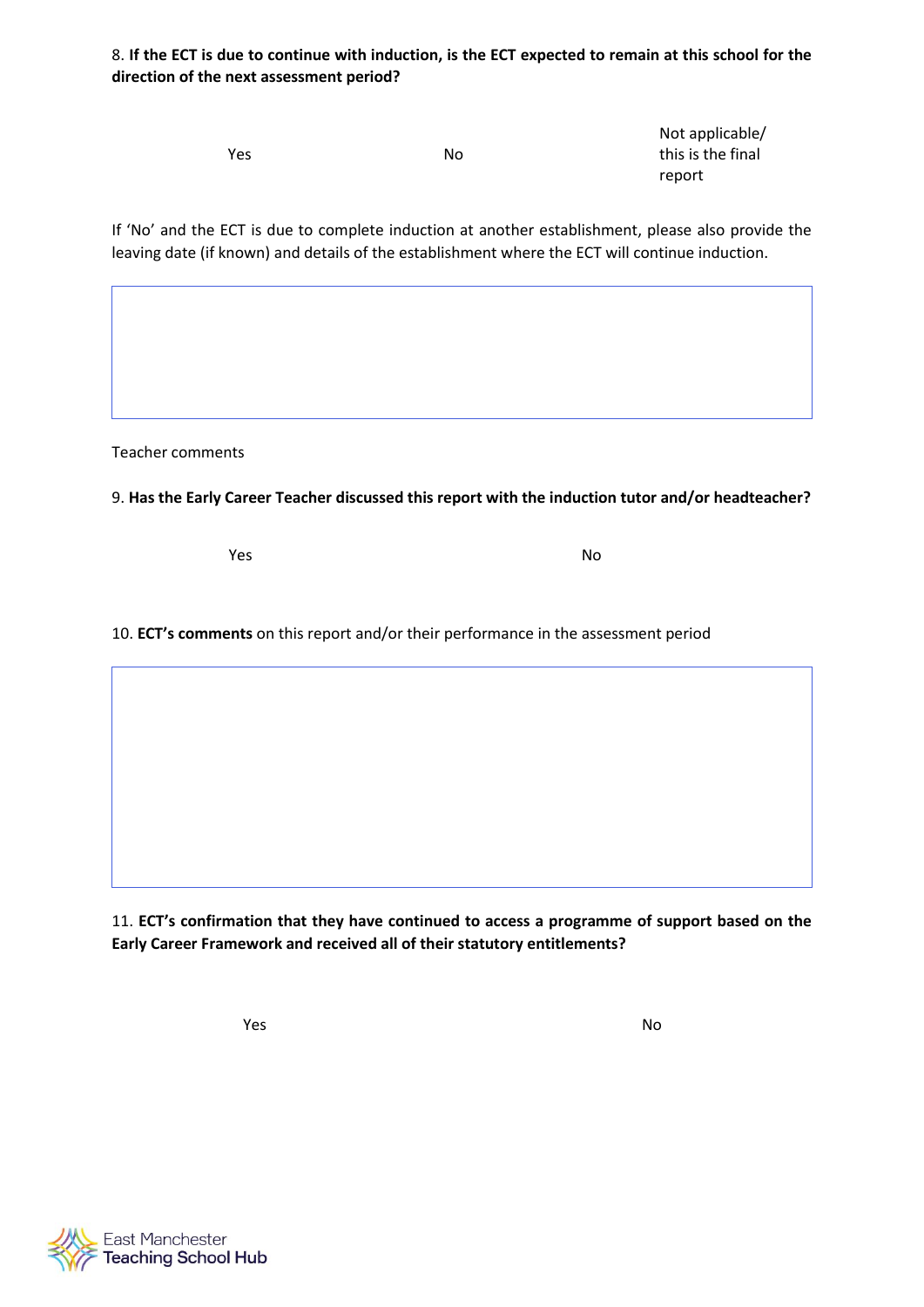If no, please explain why an ECF-based induction has not been accessed or what statutory entitlements have not been met

### **Signatures**

This progress review was completed by: **Induction tutor.** 

| Signature         |  |
|-------------------|--|
|                   |  |
|                   |  |
|                   |  |
| Date (DD/MM/YYYY) |  |
|                   |  |

### **Headteacher.**

| Signature         |  |
|-------------------|--|
|                   |  |
|                   |  |
|                   |  |
| Date (DD/MM/YYYY) |  |
|                   |  |

#### **Early Career Teacher.**

| Signature         |  |
|-------------------|--|
|                   |  |
|                   |  |
|                   |  |
| Date (DD/MM/YYYY) |  |

This completed assessment form should be sent to the appropriate body via ECT Manager within ten working days of the relevant assessment meeting, with copies retained by the ECT and the school.

Guidance for early career teachers' induction is available on GOV.UK

### **GDPR statement on data collection**

**As documented in Statutory Guidance, Appropriate Bodies are responsible for the collection, retention and storage of data. Appropriate Bodies are responsible for submitting relevant data to the Teacher Regulation Agency (TRA) via the Database of Qualified Teachers (DQT).**

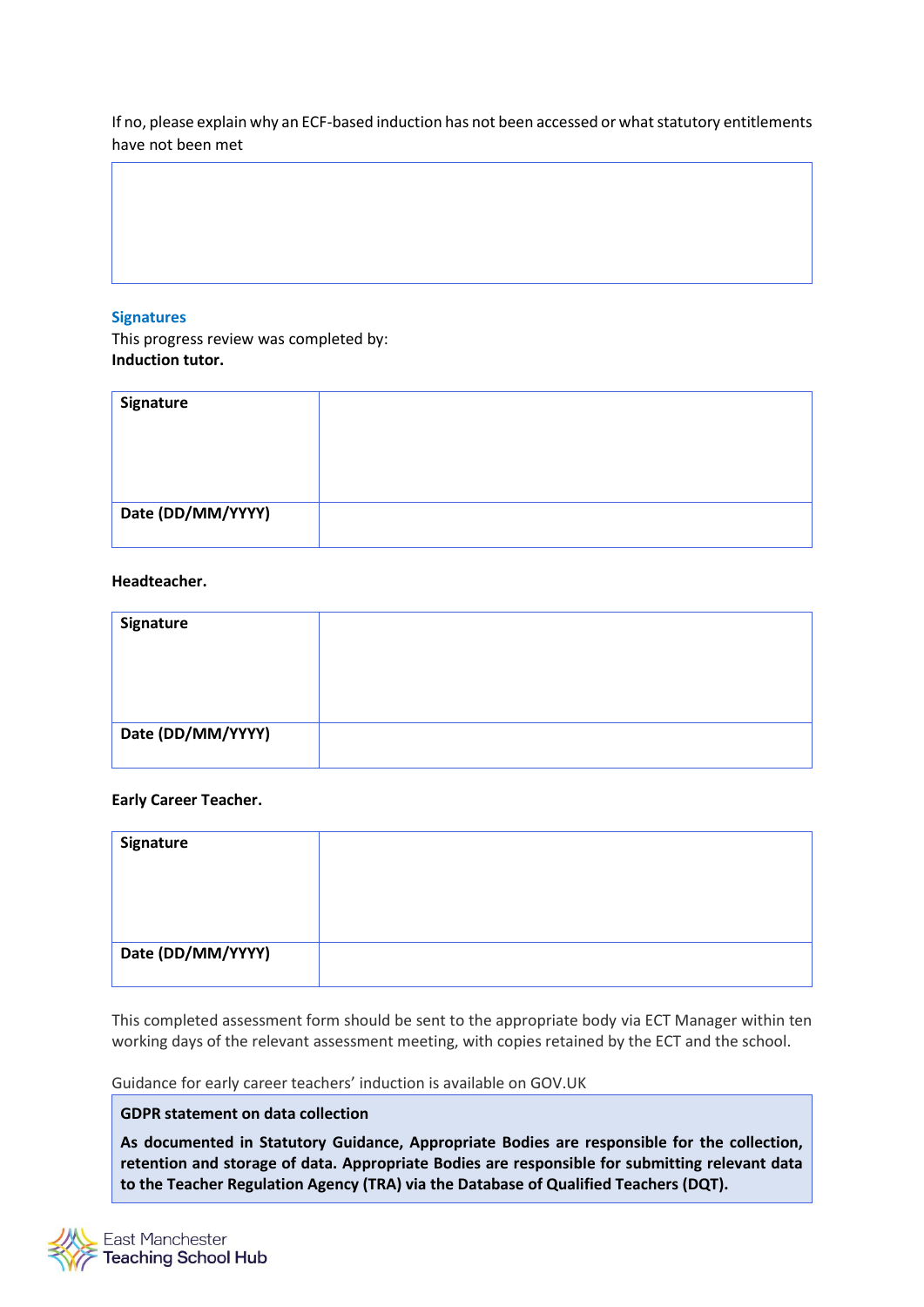## Appropriate Body Agreement

This agreement is between the named school/college and the East Manchester Teaching School Hub.

Full details of the requirements of Appropriate Bodies can be found in the two documents below:

[https://assets.publishing.service.gov.uk/government/uploads/system/uploads/attachment\\_data/file](https://assets.publishing.service.gov.uk/government/uploads/system/uploads/attachment_data/file/972316/Statutory_Induction_Guidance_2021_final__002_____1___1_.pdf) /972316/Statutory Induction Guidance 2021 final 002 1 1 .pdf

[https://assets.publishing.service.gov.uk/government/uploads/system/uploads/attachment\\_data/file](https://assets.publishing.service.gov.uk/government/uploads/system/uploads/attachment_data/file/991723/Appropriate_bodies_guidance_induction_and_the_early_career_framework.pdf) [/991723/Appropriate\\_bodies\\_guidance\\_induction\\_and\\_the\\_early\\_career\\_framework.pdf](https://assets.publishing.service.gov.uk/government/uploads/system/uploads/attachment_data/file/991723/Appropriate_bodies_guidance_induction_and_the_early_career_framework.pdf) 

## The East Manchester Teaching School Hub will:

- Meet the requirements of Appropriate Bodies set out in the Appropriate Bodies Guidance
- Provide annual training for induction tutors
- Provide termly refresher training for new induction tutors
- Ensure that a team of highly experienced, expert leaders are recruited to support schools and robustly quality assure the experience of induction
- Provide an electronic portal for submission of progress reviews and assessment reports (ECT manager)
- Quality assure progress reviews, assessment reports, and the school induction experience through a mixture of ECT manager monitoring and quality assurance visits
- Provide support and guidance to induction tutors and ECTs in relation to the completion of statutory induction.
- In 2021-2022, the Teaching School Hub will register school and participant information on ECT manager. In future years this will be the responsibility of the school/college.

# The named school/college will:

- Meet the requirements for statutory induction set out in the Statutory Induction Guidance (section 2.17)
- Register participants with the East Manchester Teaching School Hub and ensure the Hub is kept up to date with changes in personnel, resignations, new starters etc.
- Ensure that information on ECT manager is accurate for all involved, including TRN and DOB where relevant (head teacher, induction tutor, ECTs and school administrators)
- Enable induction tutors to attend the training session
- Ensure that deadlines are met for each ECTs progress review and assessment report
- Ensure that required documentation, such as support plans, are uploaded onto ECT manager
- Provide contact details for the finance department and agree to the finance terms below.

## Registration

Schools must notify the Appropriate Body that an ECT has been appointed in advance of the ECT taking up post. This is to allow time for the Appropriate Body to do the relevant background checks to ensure that the ECT has been awarded Qualified Teacher Status (QTS) prior to the start of induction.

ECTs can be registered to commence induction with the Appropriate Body at the start of each term. Should an ECT be appointed to take up post during a term, they can be registered for induction from the start of the next term.

East Manchester **Teaching School Hub**